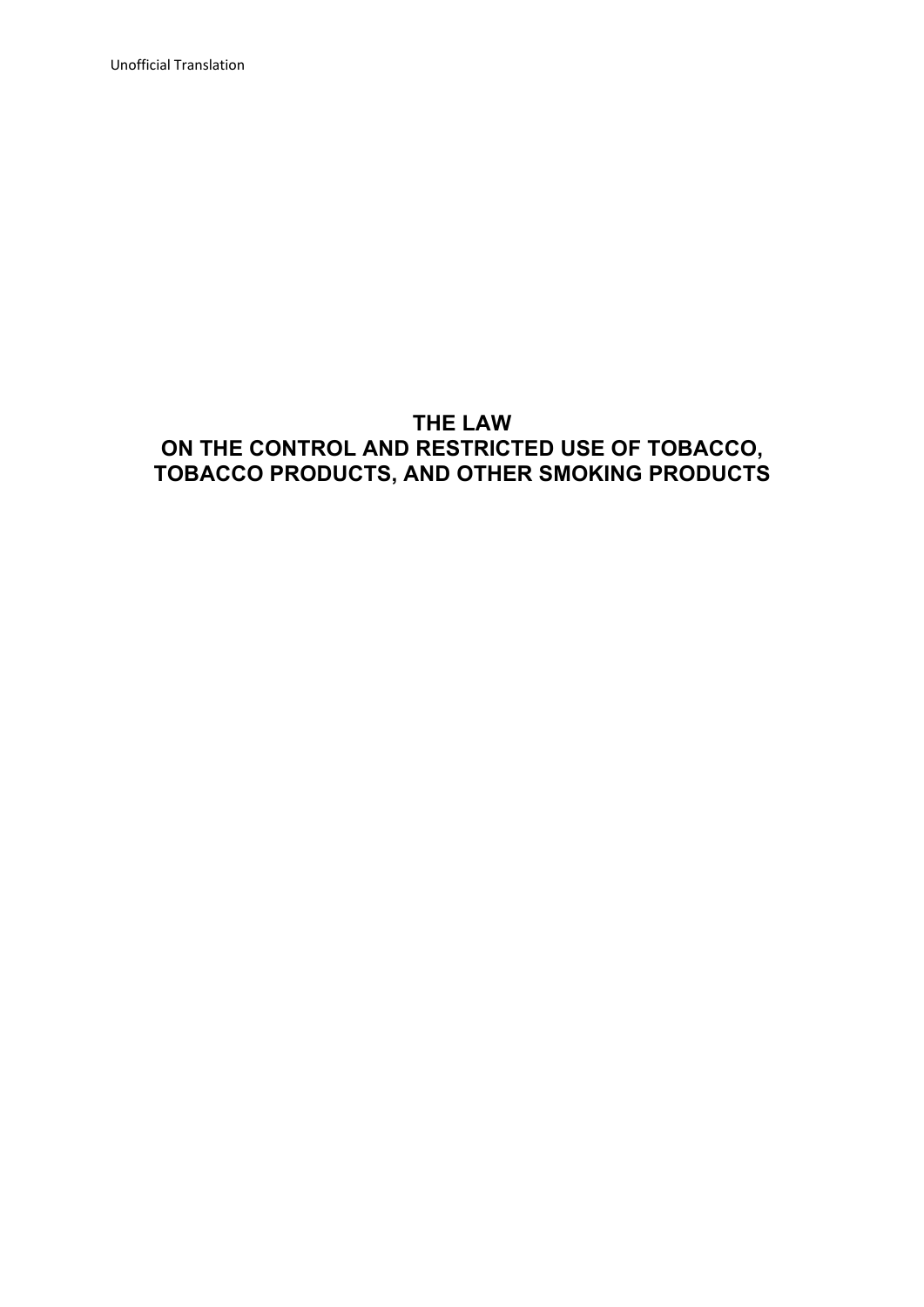#### **THE LAW**

## **ON THE CONTROL AND RESTRICTED USE OF TOBACCO, TOBACCO PRODUCTS, AND OTHER SMOKING PRODUCTS**

#### **CHAPTER I - BASIC PROVISIONS**

#### **Article 1 (Subject)**

This law, in order to protect and improve the health of the population, regulates measures for prohibition and restriction of the use of tobacco, tobacco products and other smoking products, prohibition of their advertising, promotion and sponsorship, prevention of access of minors to these products, composition of tobacco products and other smoking products, obligatory markings on packages, suppression of harmful consequences, preventive measures, establishment of the Federal Commission for Control of Use of Tobacco, Tobacco Products and Other Smoking Products and supervision of Law enforcement.

## **Article 2 (Definitions)**

In terms of this Law:

- 1) *Tobacco* is a cultivated plant of the species *Nicotiana tabacum L* in all forms and stages of cultivation and in all phases of processing and packaging that does not serve final consumption (unprocessed tobacco);
- 2) *Self-rolling tobacco* is tobacco which can be used for making cigarettes by consumers themselves or by retail outlets;
- 3) *Tobacco for oral use* is any tobacco product for oral use, other than that intended for snorting (nasal use) or chewing, made fully or partially from tobacco, in the form of powder or particles, or in any combination of these forms, especially in sacs or in porous sacs;
- 4) *Pipe tobacco* is tobacco that can be used through the combustion process and is intended exclusively for use in a pipe;
- 5) *Water pipe* is a smoking device that allows smoke to pass through the water container and cool before inhalation through a flexible hose. A water pipe includes narghile, hookah or shisha;
- 6) *Water pipe tobacco* is a tobacco product that can be used through a water pipe and is considered a smoking tobacco product;
- 7) *Chewing tobacco* is a smokeless tobacco product specifically intended for chewing;
- 8) *Snuff* is a smokeless tobacco product that can be used through the nose;
- 9) *New tobacco product* is a tobacco product that does not belong to any of the following categories:
	- cigarettes,
	- self-rolling tobacco,
	- pipe tobacco,
	- water pipe tobacco,
	- cigars,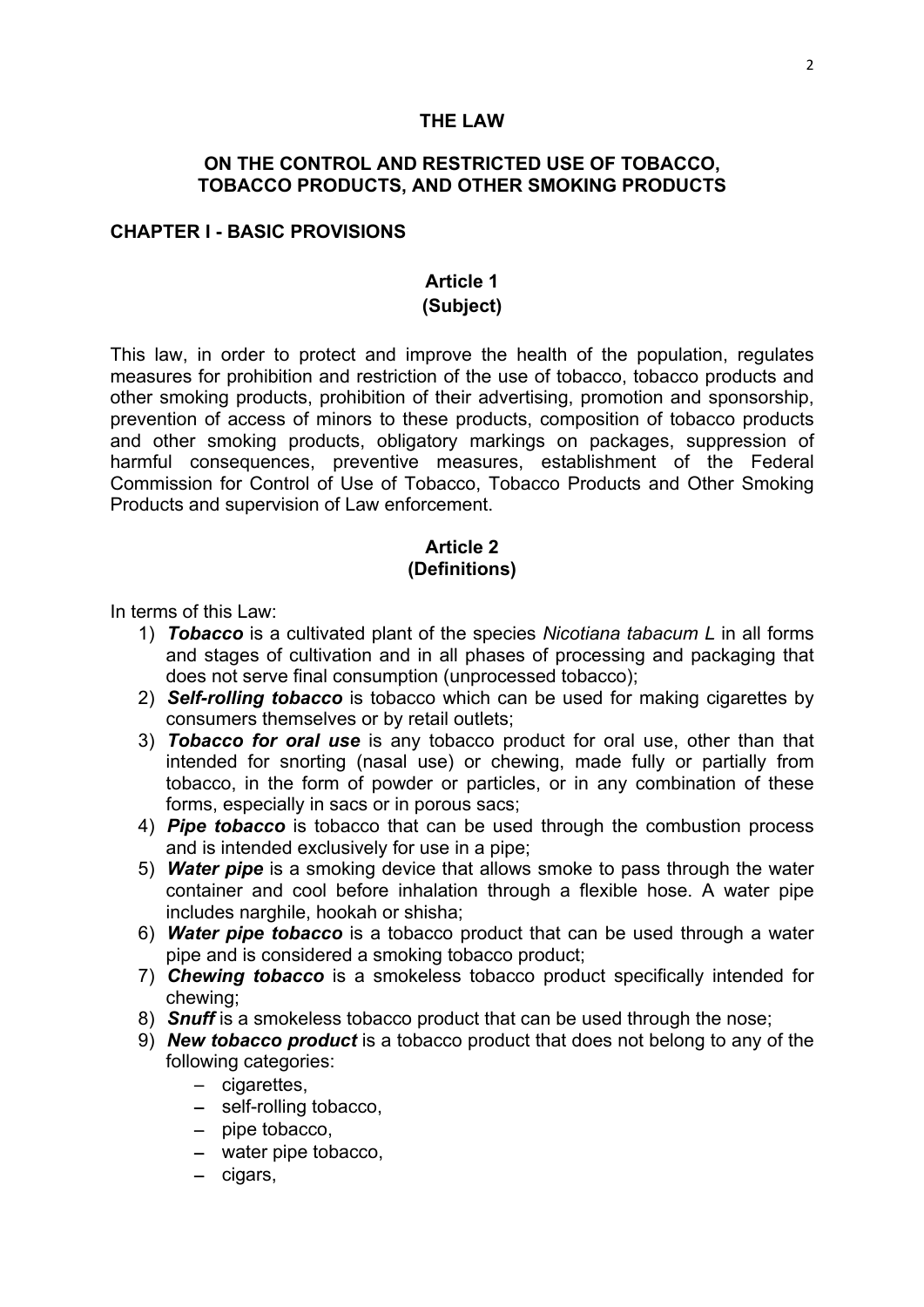- cigarillos,
- chewing tobacco,
- snuff or tobacco for oral consumption,
	- and it was placed on the market after the entry into force of this Law.
- 10)*Cigarette* is a roll of tobacco with an outside paper wrapping that can be used by the process of its combustion;
- 11)*Cigar* is a roll of tobacco with an outside wrapping made of natural tobacco, weighing more than three grams and that can be used by the process of its combustion;
- 12)*Cigarillo* is a cigar with a maximum weight of up to three grams per piece;
- 13)*Additive* is a substance, other than tobacco, which has been added to tobacco products, individual packages or any outer packaging;
- 14)*Herbal smoking product* is a product based on a plant, herbs or fruit that does not contain any tobacco and can be used through a combustion process;
- 15)*Electronic cigarette* in terms of this law is a product that can be used for smoking using nicotine-containing vapor inhaled through a mouthpiece, or any other component of the product, including a cartridge, a refill container and a device without cartridges or containers. Electronic cigarettes can be for onetime use or refillable via a refilling container or refillable using a single-use cartridges;
- 16)*Refilling container* is a container containing nicotine fluid, which can be used to reload an electronic cigarette;
- 17)*Tobacco product* is a product that is completely or partially made of tobacco, which is or is not genetically modified and is produced for use through smoking, sniffing, inhaling, chewing or any other kind of use;
- 18)*Tobacco smoke* is the smoke that is released from the burning tobacco products that is intended for smoking as well as the smoke that is released from lungs when smoking;
- 19)*Smokeless tobacco product* is a tobacco product whose use does not include a combustion process, including chewing tobacco, snuff and tobacco for oral use;
- *20)Other tobacco products* are every product made entirely or partially of tobacco and not covered by the definition of tobacco products;
- 21)*Emissions* are substances that are released during the intended use of a tobacco or related product, such as substances in smoke or substances that are released during the use of smokeless tobacco products;
- 22)*Public enclosed space* is any space that has a roof or ceiling (movable or immovable) and completely encloses more than half of the surface of the associated walls, publicly available and intended for individual or shared use, regardless of ownership or right of access and includes, among other things, common spaces in residential buildings, all spaces in buildings where public institutions, establishments and companies are located and all spaces in buildings where activities in the field of public transport, health, social protection, upbringing and education are conducted, shops, shopping centers, spaces intended for services, sports and recreation, catering, accommodation and tourism, culture, arts and sciences, fairs and exhibitions, and spaces for media, gambling, religious, political and civic gatherings and any associated or other associated enclosed spaces, such as corridors, elevators, stairways, lobbies, common spaces, toilets, waiting rooms, canteens, auxiliary facilities, warehouses, basements, garages;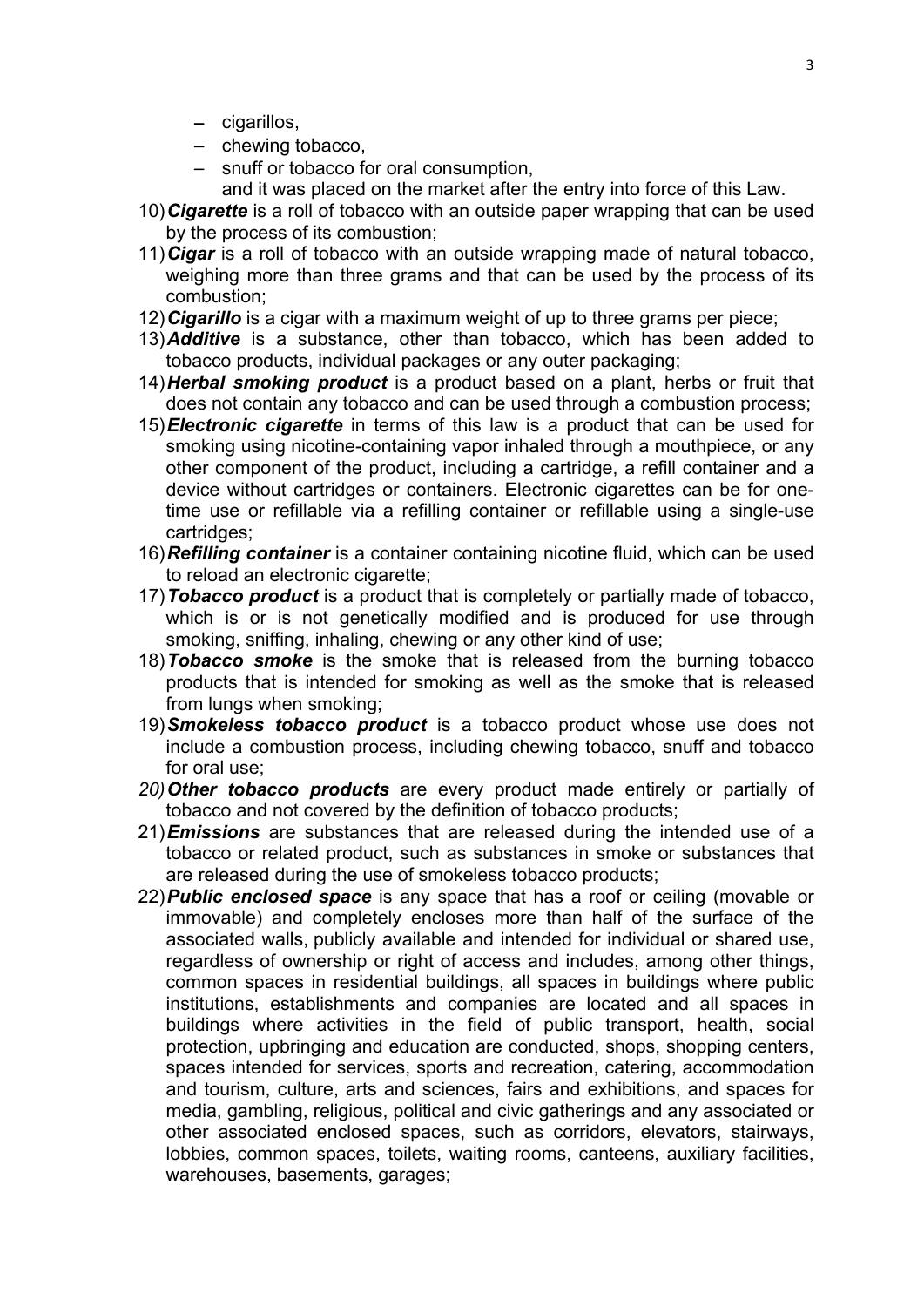- 23)*Workplace* is any space used for work and can be covered, semi-covered, fully or partially fenced, regardless of the type of material which it is built from as well as any connected and other associated public enclosed space (hallways, elevators, stairs, common spaces, cafeterias, canteens, toilets, etc.). The workplace also includes business vehicles under the control of the employer, which are used for performing work and services;
- 24)*Means of public transport* is any means of transport, regardless of the form of ownership, which, for a fee or other type of remuneration, is used for road, rail, air and water transport of passengers, including cable cars;
- 25)*Means of private transport* is any means of transport in private ownership by which road and water transport is performed;
- 26)*Tar* is a dry, anhydrous, nicotine-free smoke condensate;
- *27)Nicotine* is a nicotine alkaloid found in tobacco;
- 28)*Carbon monoxide* is a product produced by burning tobacco;
- 29)*Ingredient* is a tobacco, an additive, as well as any substance or element present in the finalized tobacco product or other product, including paper, filter, ink, capsules and adhesives;
- 30)**Characteristic aroma** is a clearly perceptible scent or taste, other than tobacco, resulting from an additive or combination of additives, including but not limited to aromas of fruit, spices, herbs, alcohol, sweets, menthol or vanilla, which is noticeable before or during consumption of tobacco products;
- *31)Smoking* is an act that leads to combustion of tobacco products and other smoking products, which creates smoke that is released directly into the air and is inhaled by the person performing these actions;
- 32)*Indirect or passive smoking* is exposure to smoke coming from the burning end of a cigarette or other smoking product, most often in combination with the smoke exhaled by the smoker;
- 33)*Harmful consequence of smoking* is the scientifically proven occurrence of damage to health and diseases that shorten the lives of smokers and nonsmokers;
- 34)*Use* is smoking and all other ways and types of use of tobacco, tobacco products and other smoking products;
- 35)*Conflict of interest* is a conflict between the official duties and the private interests of a public official, or a candidate for public office, who has responsibility for tobacco control and who may be related to his/her interests or those of his/her relatives;
- 36)*Health warning* is a warning that indicates the harmful effects of tobacco products on human health or other undesirable consequences of their use, including text warnings, combined health warnings, general warnings and informational messages;
- 37)*Combined health warning* is a health warning that consists of a combination of text of warning and an accompanying photograph or illustration;
- 38)*Outer packaging* is any packaging in which tobacco products or related smoking products are placed on the market and comprises of one or more packaging units, provided that the transparent packaging is not considered an outer packaging;
- 39)*Individual packaging* is the smallest independent pack of a tobacco or related smoking product that is placed on the market;
- 40)*Person* is any natural or legal person, as well as all business entities;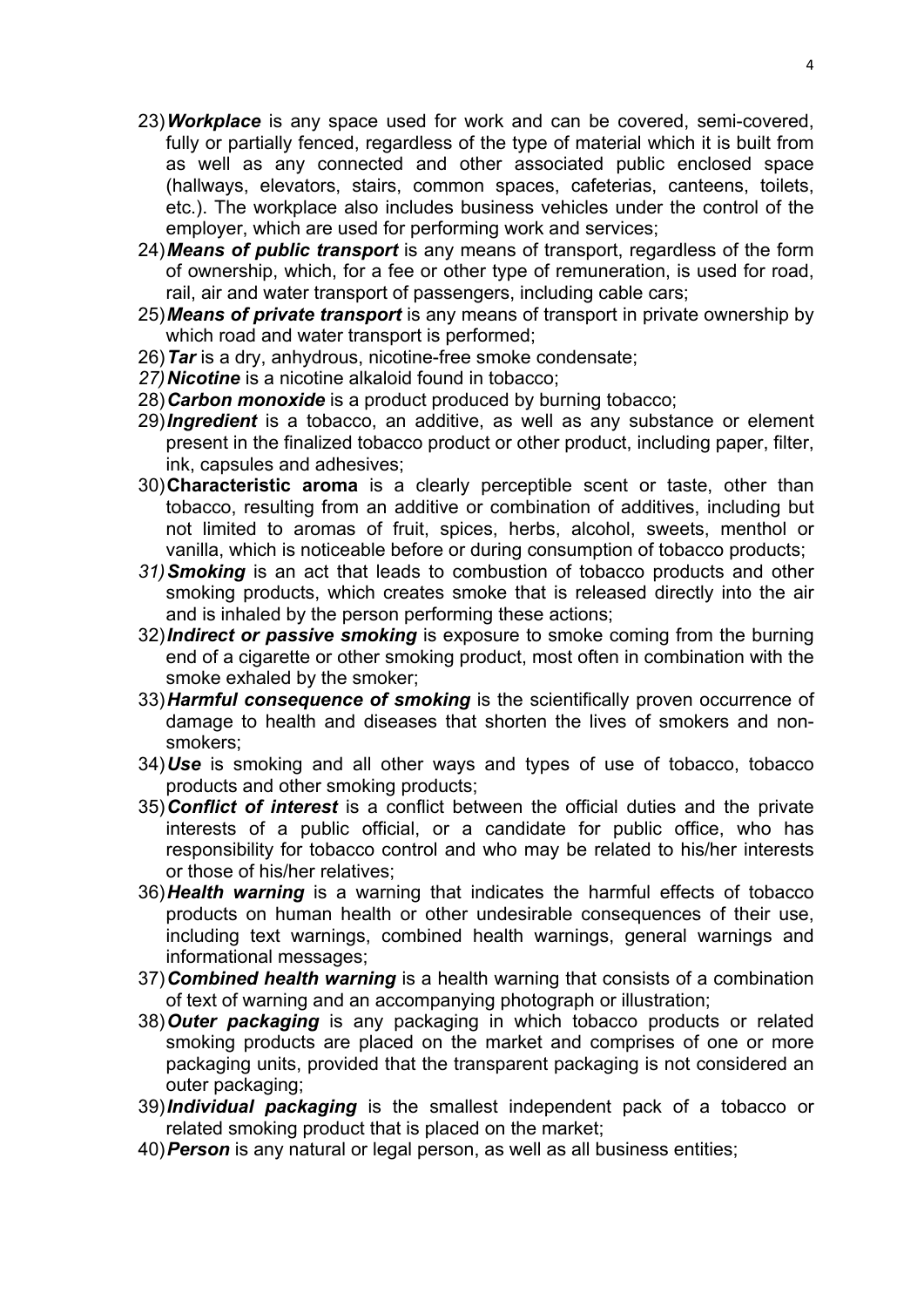- 41)*Holder of public office* is an official, official representative, adviser, inspector, police official, customs official or government official elected at the central or local level of governance:
- 42)*Seller* is any person who retails, wholesales, exports and imports tobacco and other smoking products;
- 43)*Advertising and promotion of tobacco, tobacco products and other smoking products* is any activity with the aim, effect or probable effect of promoting tobacco products and other smoking products or is using these products directly or indirectly;
- *44)Direct promotion of tobacco, tobacco products and other smoking products* is the promotion of individual packages of cigarettes and other smoking products at points of sale in such a way that they are displayed on special illuminated stands and in illuminated frames with the logo of the manufacturer of tobacco, tobacco products and other smoking products;
- 45)*Indirect promotion of tobacco, tobacco products and other smoking products* is:
	- an organization of events highlighting the name, logo or other visual characteristics reminiscent of certain tobacco and other smoking products;
	- displaying a logo and other signs for marking these products on items that in terms of this Law are not tobacco products;
	- free offer of tobacco products and other smoking products in public spaces;
- 46)*Sponsorship* is any form of contribution to a legal or physical event, an activity or individuals whose goal is either a direct or indirect conducting of promotion of tobacco, tobacco products and other smoking products;
- 47)*Donations by tobacco industry* are any form of financial or material support to public institutions, organizations, media resources or individuals whose goal is either a direct or indirect conducting of promotion of tobacco, tobacco products and other smoking products;
- 48)*Tobacco industry* are manufacturers, wholesale retailers and tobacco importers.
- 49)*Tobacco products* for smoking are all tobacco products except smokeless tobacco products.
- 50)*Non-burning tobacco* is a smokeless tobacco product used through inhalation of an aerosol from heated tobacco, without combustion.

# **(Principles of the Law)**

- (1) To accomplish the goal of Article 1 of the Law, authorities and the institutions of public administration in the Federation of Bosnia and Herzegovina (BiH) (hereinafter: The Federation) will be governed by international regulations on control of tobacco, tobacco products and other smoking products, namely the following principles:
	- a) a right of every citizen to health;
	- b) a natural right of every citizen in the Federation to clean air because everyone, especially children and young people, have the right to protect themselves from the impact of inhalation of second-hand tobacco smoke;
	- c) environmental protection and the citizens' right to a healthy environment;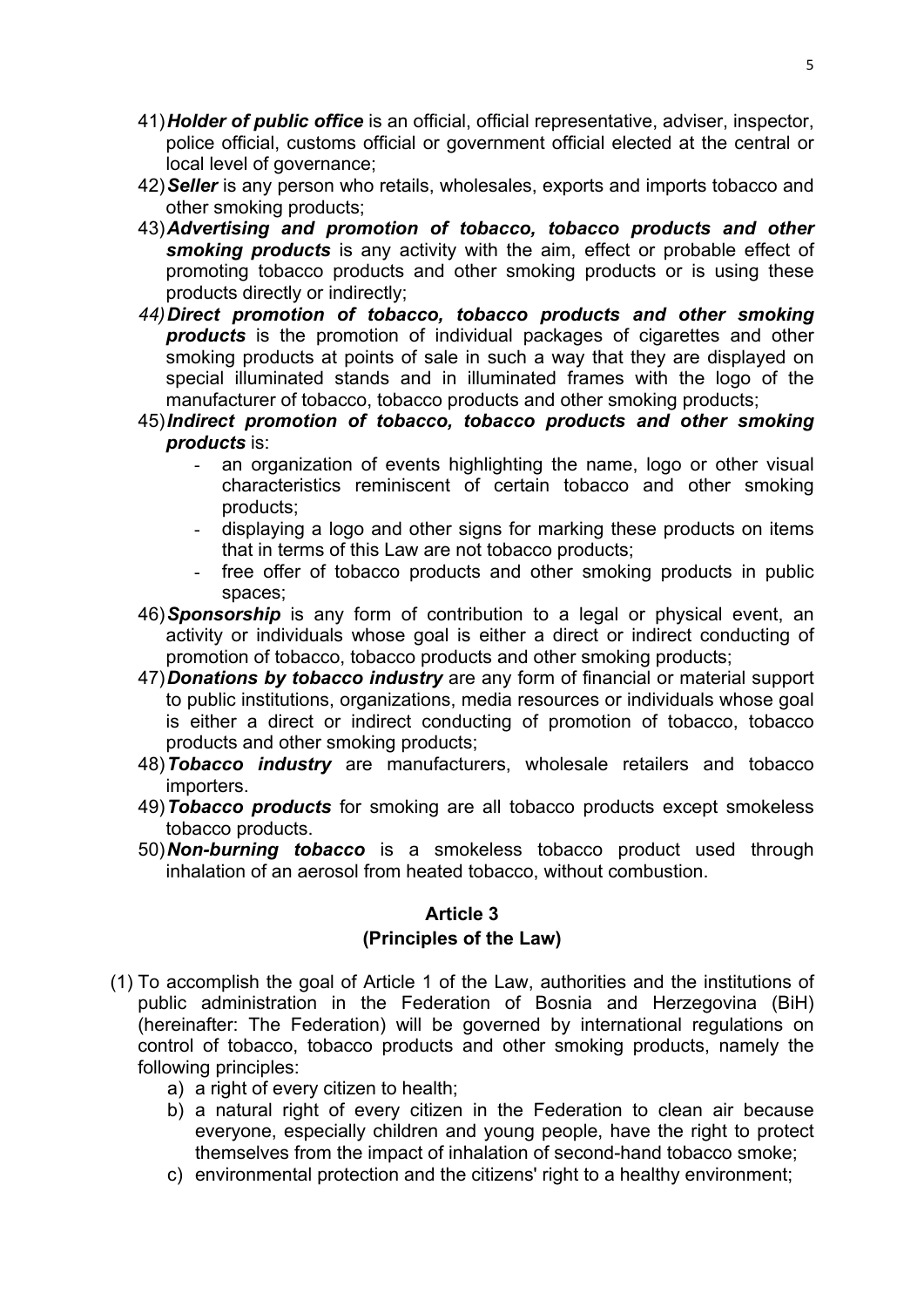- d) determination of the competent bodies and institutions in the Federation for determination of strategies and measures, via a multi-sector cooperation, for promotion and support of the cessation and reduction of consumption of tobacco and other smoking products;
- e) synchronized implementation of measures aimed at reducing tobacco demand and supply through information, education and strengthening of public awareness about harmful consequences of tobacco products and other smoking products;
- f) a responsibility of competent authorities and institutions in the Federation to provide sufficient funding for tobacco control activities to further reduce number of smokers and exposure to tobacco smoke; and
- g) a commitment of competent authorities and institutions in the Federation to regulate relations with the tobacco industry in an entirely transparent manner in order to protect public health policies and prevent privileged treatment of tobacco industry.
- (2) The law applies to tobacco, tobacco products and other smoking products, including electronic cigarettes, smokeless tobacco products and herbal smoking products.

## **Article 4 (Prohibition of discrimination)**

- (1) Any form of discrimination based on race, color of skin, gender, language, religion or belief, political and other beliefs, national and social origin is prohibited, when performing actions based on this Law and regulations enacted under this Law is prohibited.
- (2) Gendered terms used in this Law and regulations enacted under this Law refer equally to the male and female gender, regardless of whether they were used in the male or female word form.

# **CHAPTER II - PROHIBITION OF SMOKING IN PUBLIC SPACES**

## **Article 5 (Prohibition on smoking)**

- (1) Smoking is prohibited in all closed public spaces, workplaces and in public transport.
- (2) The use of tobacco products for smoking in private means of transport in which a minor is present is prohibited.

## **Article 6**

## **(Ensuring the implementation of the prohibition on smoking)**

- (1) The owner and user of the space or place referred to in Article 5 of this Law in which smoking is prohibited shall be obliged to ensure the implementation of the smoking ban (hereinafter: the owner and user of the space or place).
- (2) In the spaces and places referred to in Article 5 of this Law where smoking is prohibited (hereinafter: areas and places where smoking is prohibited), a sign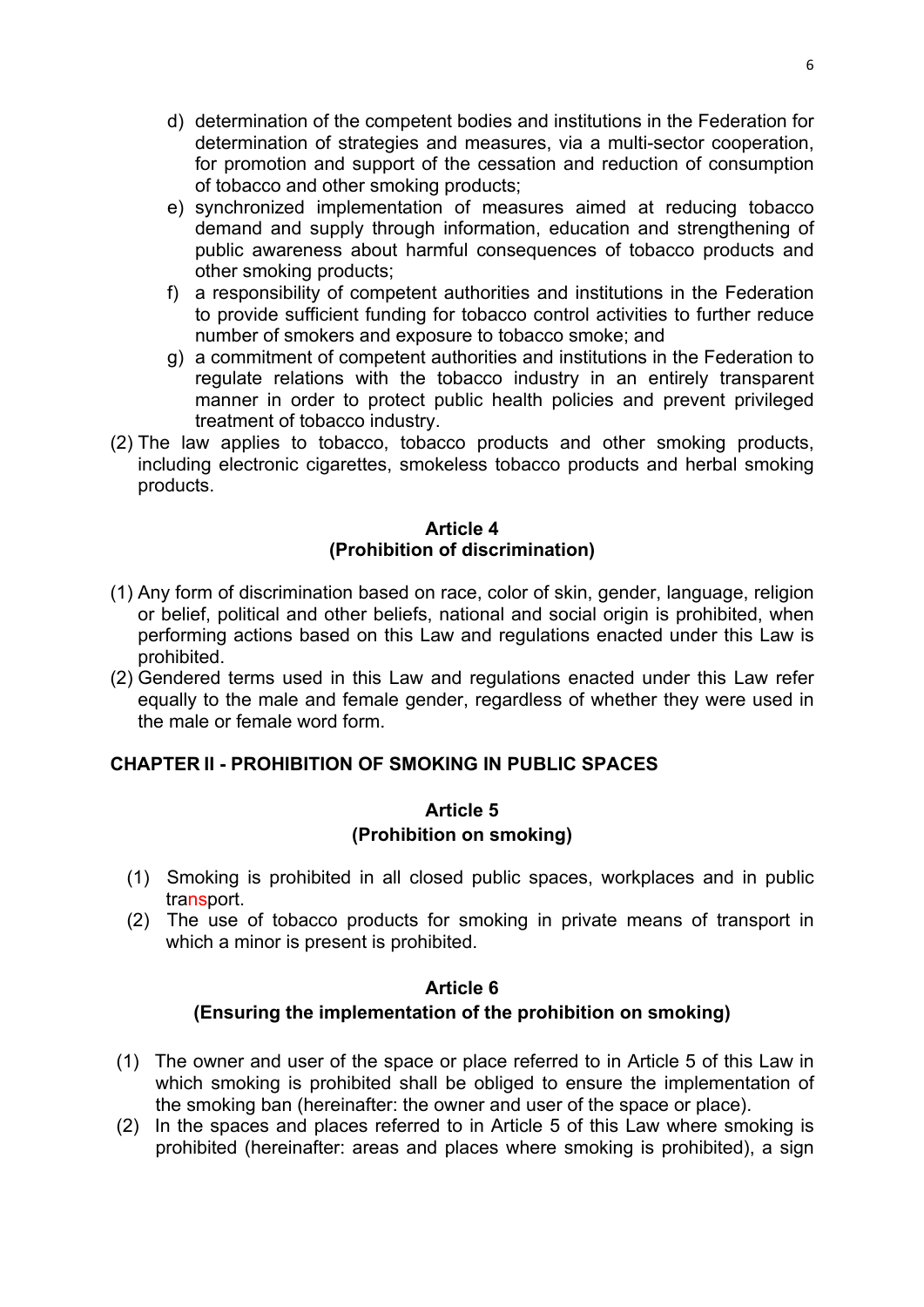must be posted with a graphic for smoking prohibition and text that reads: "No smoking."

- (3) Ashtrays or other containers that can be used for disposing of ash must not be installed in areas and places where smoking is prohibited.
- (4) In the event that a person does not comply with the smoking ban, the owner or user of a space or place where smoking is prohibited must:
	- a) issue a warning to this person;
	- b) deny this person a service;
	- c) ask this person to leave the space.
- (5) In the event that the person referred to in Paragraph (4) of this Article does not comply with the smoking ban even after the owner or user of the space or place where smoking is prohibited acts in accordance with the authorization referred to in Paragraph (4) Items a) to c) of this Article, the owner or user of the space or place where smoking is prohibited must contact a competent authority.
- (6) In catering facilities, besides owners and users of the space, enforcement of smoking ban must be ensured by a person responsible for operation of the facility as per Paragraphs (1) to (5) of this Article. In case from Paragraph (5) of this Article, the owner or person responsible for operation of the facility must contact a relevant authority, namely, the sanitary inspection. Each catering facility shall make a decision on banning of smoking that states the name and surname of the owner or a person in charge of facility operations, as a person responsible for implementing said decision.

# **CHAPTER III - EXCEPTIONS TO THE PROHIBITION ON SMOKING IN PUBLIC SPACES**

## **Article 7**

## **(Exceptions from smoking ban)**

- (1) Smoking is allowed for users of services in mental health sections and departments of health care institutions, in other institutions that provide psychosocial rehabilitation for people with mental disabilities, in palliative care institutions, nursing homes, as well as in penal institutions, if and when special smoking rooms separated from the non-smoking zone can be established.
- (2) Smoking is allowed at the airports, in special smoking area.
- (3) Smoking is allowed in specially designated smoking areas for accommodation of guests in accordance with the regulations on catering industry, for which a specific "smoking allowed" sign must be displayed in such areas. In facilities where only drinks are served, the owner or user of a facility may designate a serving area to be a smoking area, for which a specific "smoking allowed" sign must be displayed in such space.
- (4) A decision on allowing smoking in terms of Paragraphs (1), (2) and (3) of this Article shall be reached by owner, director or other responsible person of a catering facility, institution or airport. The interests and health needs of nonsmokers must be taken into account when reaching the decision.
- (5) In specially designated rooms or enclosed smoking spaces in areas referred to in Paragraphs (1), (2) and (3) of this Article, protection of non-smokers must be provided against exposure to tobacco smoke by ensuring a complete physical separation of the smoking area and by providing adequate ventilation systems. The surface area of the smoking section and space in relation to the size of the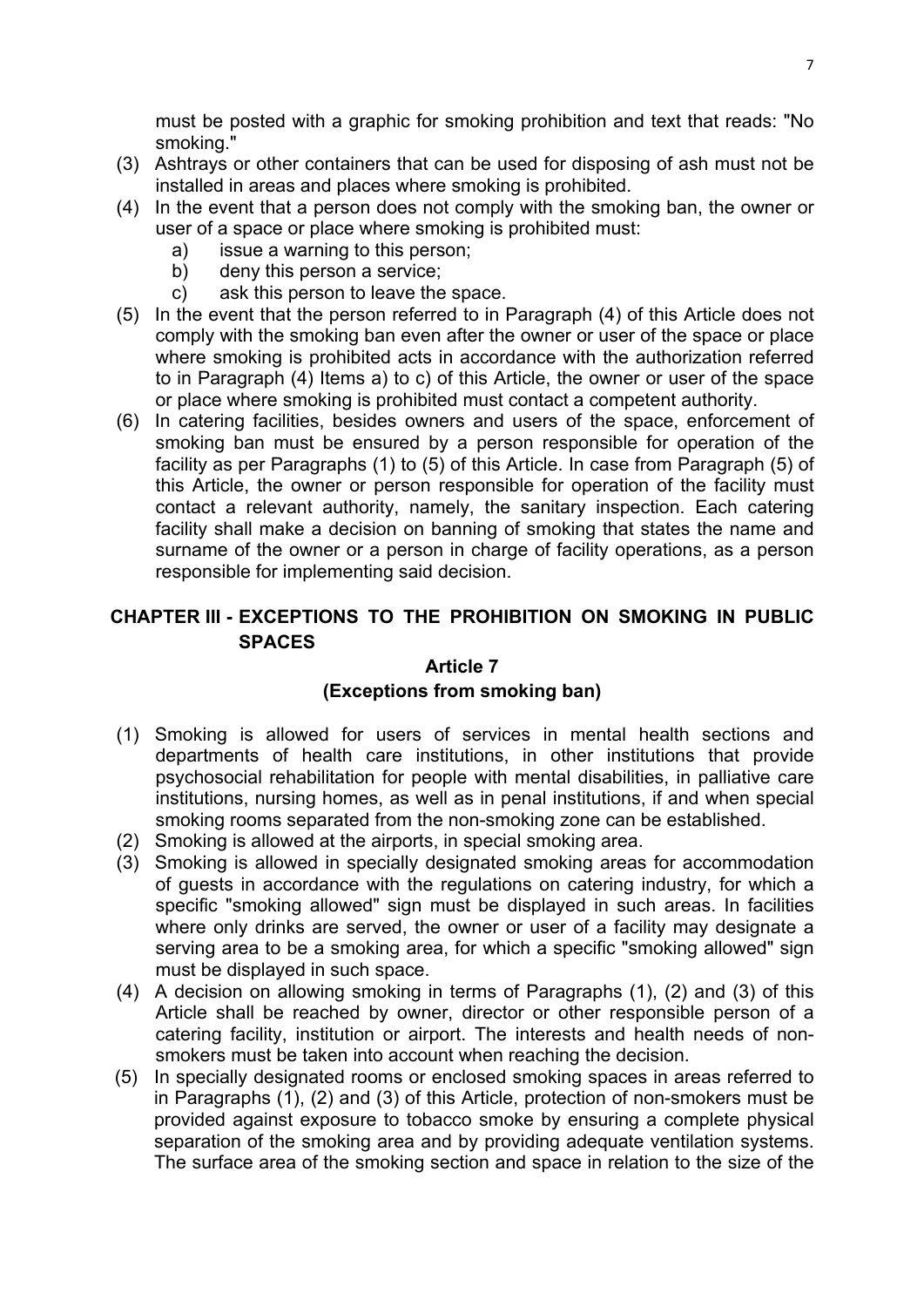facility shall be defined by regulations of a catering facility, institution or airport. It is forbidden to serve food in these rooms.

- (6) In the smoking sections and spaces referred to in Paragraphs (1), (2) and (3) of this Article, a clearly visible warnings must be posted, consisting of a graphic sign for the smoking permission and a text that reads: "Smoking area. Smoking is bad for your health."
- (7) The Federal Minister of Health (hereinafter: the Minister) shall issue a bylaw prescribing the conditions for special smoking areas in terms of exceptions to the smoking prohibition established by this Article.

# **CHAPTER IV - TOBACCO PRODUCT TESTING AND REPORTING**

# **Article 8 (Prohibition of sale)**

- (1) Placing on the market of tobacco products containing the following additives is prohibited:
	- a) vitamins and other additives that create the impression that the tobacco product is beneficial to health or less dangerous to health;
	- b) caffeine, taurine and other additives and stimulants that are associated with energy and vitality;
	- c) additives that give color properties to emissions;
	- d) in tobacco products for smoking, additives that facilitate nicotine inhalation via mouth or nose;
	- e) additives that have *CMR* (carcinogenic, mutagenic, and reprotoxic) properties in unlit state.
- (2) It is prohibited to place tobacco products on the market:
	- a) which contain aromas in any of their constituent parts such as filters, papers, packaging, capsules or
	- b) which contain any other technical property that allows a change of smell or taste of tobacco product or intensity of their smoke.
- (3) Filters, papers and capsules should not contain tobacco or nicotine.
- (4) Tobacco products, except for cigarettes and rolling tobacco, are exempted from the prohibitions defined in Paragraphs (1) to (3) of this Article.
- (5) This Article does not apply to tobacco for oral use.

# **Article 9**

# **(Laboratory testing of cigarettes)**

- (1) Cigarettes placed on the market on the territory of the Federation are subject to mandatory laboratory testing of tar, nicotine and carbon monoxide emissions.
- (2) Laboratory testing referred to in Paragraph (1) of this Article shall be performed in accredited laboratories in Bosnia and Herzegovina or abroad.
- (3) Laboratory testing referred to in paragraph (2) of this Article shall be performed during each first placing on the market of cigarettes and at least once a year for each type of cigarette.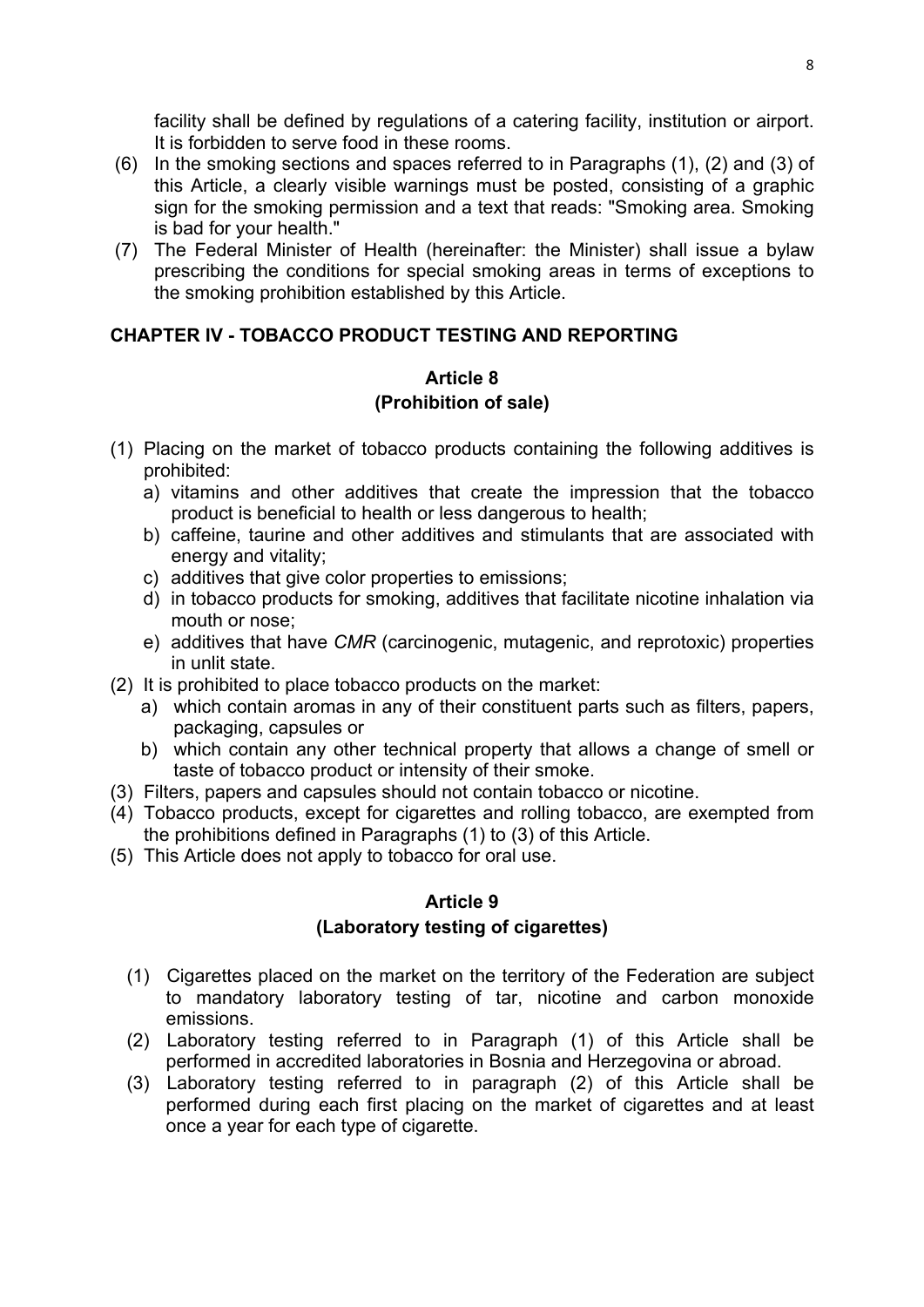- (4) Accredited laboratories referred to in Paragraph (2) of this Article may not be owned by the tobacco industry or be under a direct or indirect management of the tobacco industry.
- (5) Laboratory testing of tar, nicotine and carbon monoxide is performed based on the following ISO standards:
	- a) for tar: ISO 4387,
	- b) for nicotine: ISO 10315,
	- c) for carbon monoxide: ISO 8454.
- (6) The accuracy of measurement of each individual pack of cigarettes shall be determined for tar and nicotine in accordance with the ISO standard 8243.
- (7) The manufacturer or importer of cigarettes shall bear the costs of laboratory testing of cigarettes when placing these products on the market in the territory of the Federation, as well as the costs of mandatory annual laboratory testing to verify emissions of tar, nicotine and carbon monoxide in cigarettes.
- (8) The manufacturer or cigarette importer is obliged to submit to the Federal Health Ministry (hereinafter: the Ministry) a notification on the change in the composition of cigarettes they intend to place on the market on the territory of the Federation.
- (9) The Ministry and the competent inspector are authorized to request additional laboratory tests from cigarette manufacturers or importers, at their expense, to determine and assess presence or emission of other ingredients not covered by Paragraph (1) of this Article, the use of which is prohibited by this Law.

# **(Submission of data about tobacco products)**

- (1) Manufacturers and importers of tobacco and other smoking products are obliged to submit to the Ministry no later than on March 31 of the current year, for the previous year, a list of all ingredients and their quantities by kind and type used in the production of tobacco products and other smoking products.
- (2) A list referred to in Paragraph (1) of this Article must contain a justification of inclusion of ingredients in tobacco products and category of ingredients.
- (3) The list referred to in Paragraph (1) of this Article must be accompanied by toxicological data from manufacturers or importers of ingredients of tobacco products in the ignited and non-ignited state, referring to their health effects and addictive properties.
- (4) A list of all ingredients by quantity, kind and type shall be provided for each tobacco product coming out of production as a stand-alone tobacco product intended for the market as well as for each tobacco product imported into the marked of the Federation, including electronic cigarettes, smokeless tobacco products and herbal smoking products.
- (5) The Ministry, in cooperation with the Institute for Public Health of the Federation of Bosnia and Herzegovina (hereinafter: the Federal Institute for Public Health), once a year, through its website, shall inform the public about data from Paragraphs (1) to (3) of this Article with the obligation to protect data that constitute a business secret.
- (6) The Minister, at the proposal of the Federal Commission for the Control of the Use of Tobacco, Tobacco Products and Other Smoking Products, shall issue a bylaw prescribing the data content and the manner of reporting on tobacco products, new and other smoking products.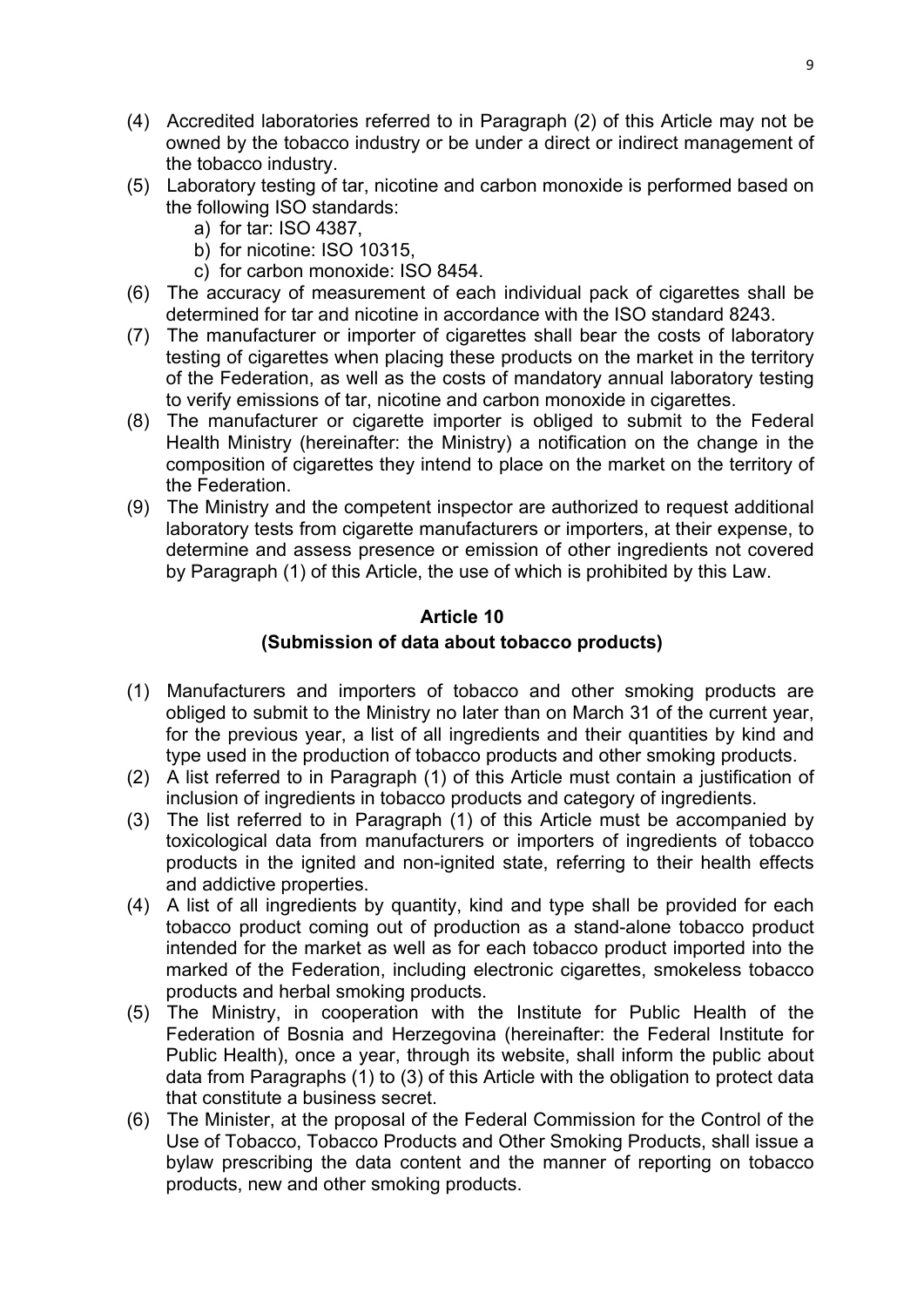## **Article 11 (Notification on new tobacco products)**

- (1) Manufacturers and importers of new tobacco and other products are obliged to submit to the Ministry a notification on new products that they intend to place on the market.
- (2) The notification referred to in Paragraph (1) of this Article shall be submitted in electronic and written form, at least six months before the intended placing on the market.

# **Article 12 (Content of the notification)**

- (1) The notification referred to in Article 11 of this Law must contain:
	- a) detailed description of the new product;
	- b) instruction for its use;
	- c) ingredients and emission data.
- (2) In addition to the notification referred to in Article 11 of this Law, manufacturers and importers must submit:
	- a) available scientific studies on toxicity, creation of addiction and attraction to a new tobacco product, especially considering its ingredients and emissions;
	- b) available studies, their summaries and market research on the preferences of different consumer groups, including young people and current smokers;
	- c) other available and relevant data, including risk-benefit analysis of the product, its expected effects on tobacco use cessation, and the expected effects on starting tobacco use and projected consumer perceptions.
- (3) Manufacturers and importers of new tobacco and other products are obliged to inform the Ministry about all new or updated information on studies, research and other information referred to in paragraph (2) of this Article.
- (4) New tobacco products and other smoking products placed on the market must fully meet the requirements of this law.

# **CHAPTER V - PACKAGING AND LABELING OF TOBACCO PRODUCTS**

## **Article 13 (Information found on individual packs)**

- (1) Each individual pack of tobacco product marketed and sold in the marked of the Federation must contain the following information:
	- a) name and address of the manufacturer and importer;
	- b) number of units in individual packs of tobacco products and
	- c) name and address of the person making the packaging, in cases where the manufacturers have not manufactured the packaging themselves.
- (2) Labeling of tobacco and tobacco products is performed by manufacturers or importers of tobacco products.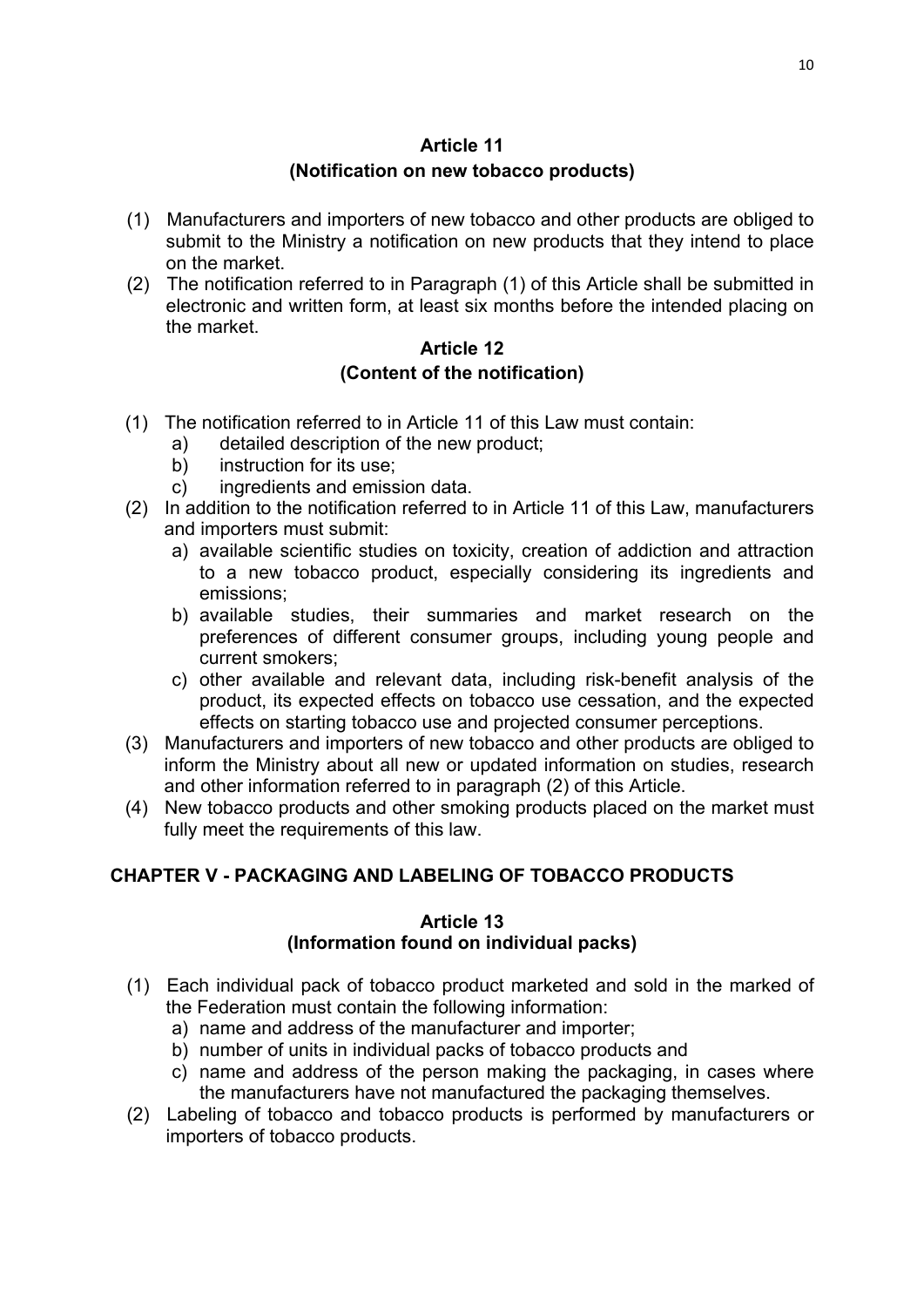### **Article 14 (Health warnings on tobacco packs)**

- (1) All packs of tobacco products, individual and external, must contain health warnings in the languages in official use in Bosnia and Herzegovina.
- (2) Health warnings indicating the harmfulness of the use of tobacco products referred to in paragraph (1) of this Article include:
	- a) general warnings;
	- b) combined warnings; and
	- c) informational messages.
- (3) Under this law, the Minister shall issue a regulation on the labeling of tobacco and other smoking products, which includes the content and appearance of health warnings, the text and dimensions of health warnings, the use of photographs or appropriate illustrations and the manner of their printing, periods for rotation of these labels on all types of tobacco products and other smoking products, smokeless tobacco products and electronic cigarettes and other information necessary for safe labeling.

# **Article 15 (Product presentation)**

- (1) The labeling of individual packages, outer packages, as well as the tobacco product itself must not contain any element or characteristics that:
	- a) promote a tobacco product or encourage its use by creating a false impression of its properties, health effects, hazards or emissions; the labels must not contain any information on the content of nicotine, tar or carbon monoxide in the tobacco product;
	- b) suggest that a particular tobacco product is less harmful than others or seeks to reduce the effects of some harmful smoke components or has a vitalizing, energetic, healing, rejuvenating or natural or organic properties or has other health or life benefits;
	- c) remind of the taste, scent, any aroma or other additives or their absence;
	- d) resemble a food or cosmetic product;
	- e) suggest that a particular tobacco product has improved biodegradability or other environmental benefits.
- (2) The use of the following terms on the outer and individual packages of tobacco and other smoking products is prohibited:
	- a) "light";
	- b) "super light";
	- c) "ultra light";
	- d) "slim";
	- e) "full flavor";
	- f) "extra";
	- g) "ultra"

and similar terms.

(3) Individual packs, as well as outer packaging, must not suggest economic advantages by including printed coupons, discount offers, references to free distribution, two-for-one offers or other similar offers.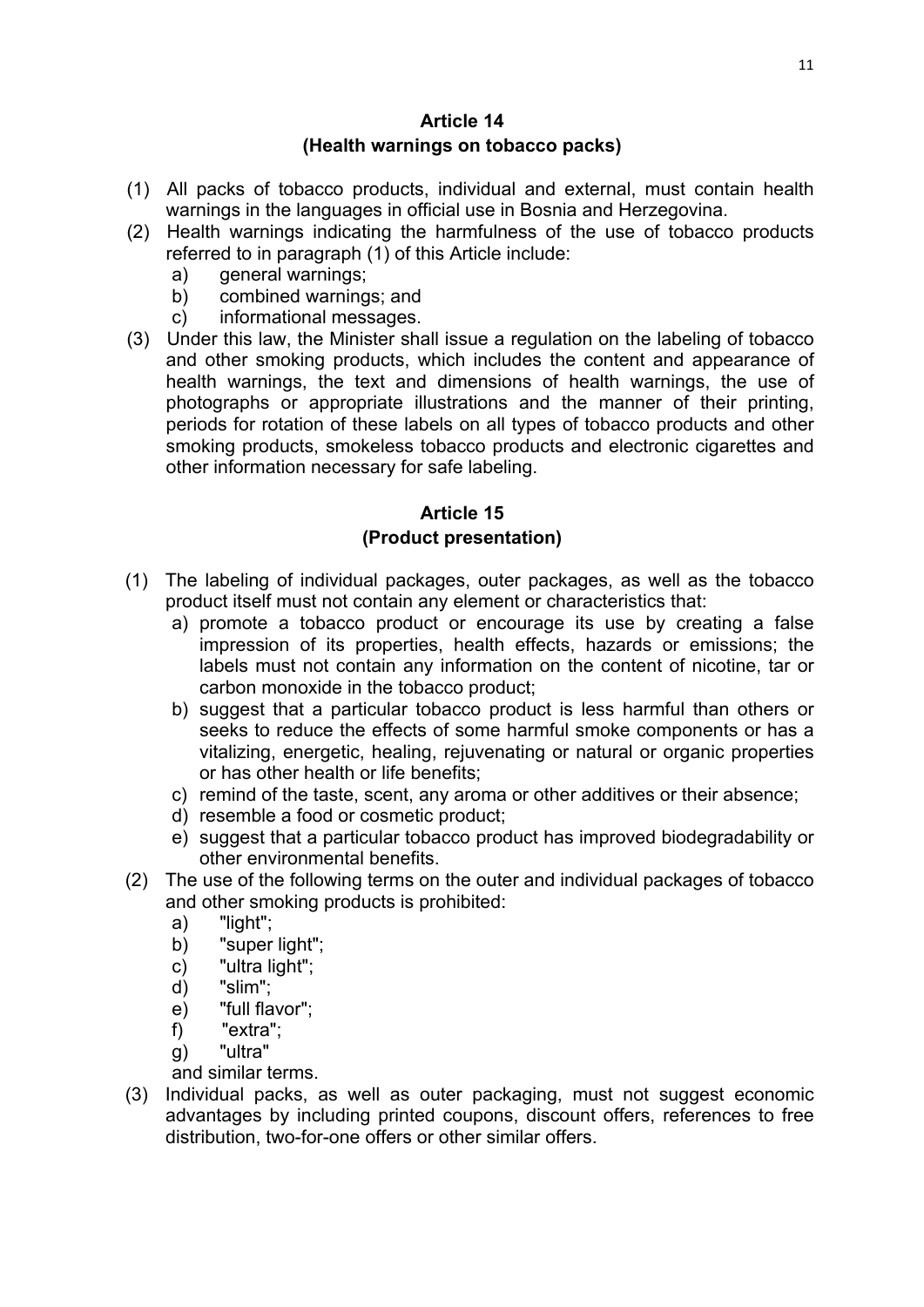(4) Prohibited elements and features from Paragraph (1) and (2) of this Article include, but are not limited to, texts, symbols, names, trademarks, figurative and other symbols.

## **Article 16 (Appearance and content of individual packages)**

- (1) Individual packs of cigarettes must be cuboid and contain at least 20 cigarettes. The cuboid shape implies sharp edges. Rounded and beveled edges of the cuboid are acceptable provided that the health warning covers the area identical to that on an individual pack without such edges.
- (2) Individual packs of rolling tobacco must be cuboid or cylindrical or bag-shaped and contain at least 30 grams of tobacco.
- (3) Individual cigarette packs may be made of cardboard or soft material and shall not have an opening that can be resealed or sealed once opened, except for the folded lid and the articulated lid box. In packs with a folded lid or an articulated lid, the lid can only be attached to the back of the individual pack.

# **CHAPTER VI - ELECTRONIC CIGARETTES, SMOKELESS SMOKING PRODUCTS AND HERBAL SMOKING PRODUCTS**

## **Article 17**

## **(Placing electronic cigarettes on the market)**

- (1) Manufacturers and importers of electronic cigarettes and refill containers are obliged to submit a report to the Ministry on all electronic cigarettes and refill containers on the market of the Federation by March 31 of the current year, for the previous year.
- (2) Manufacturers and importers of electronic cigarettes and refill containers shall notify the Ministry of all such products, as well as of any significant changes to such products, which they intend to place on the market.
- (3) The notification referred to in Paragraph (2) of this Article shall be submitted in electronic and written form six months before the intended placing on the market and shall contain:
	- a) name and contact details of the manufacturer, responsible person or the importer;
	- b) list of all the ingredients contained in the product and the emissions resulting from the use of the product, by brand and type, including their quantities;
	- c) toxicological data on the ingredients and emissions of that product, including the heated product, which relate in particular to their effects on the health of consumers when inhaled and to all effects of creating addiction;
	- d) description of the components of the product including, where applicable, the mechanisms for opening and filling the electronic cigarette or refill container;
	- e) information on the dose and intake of nicotine when used under normal or reasonably foreseeable conditions;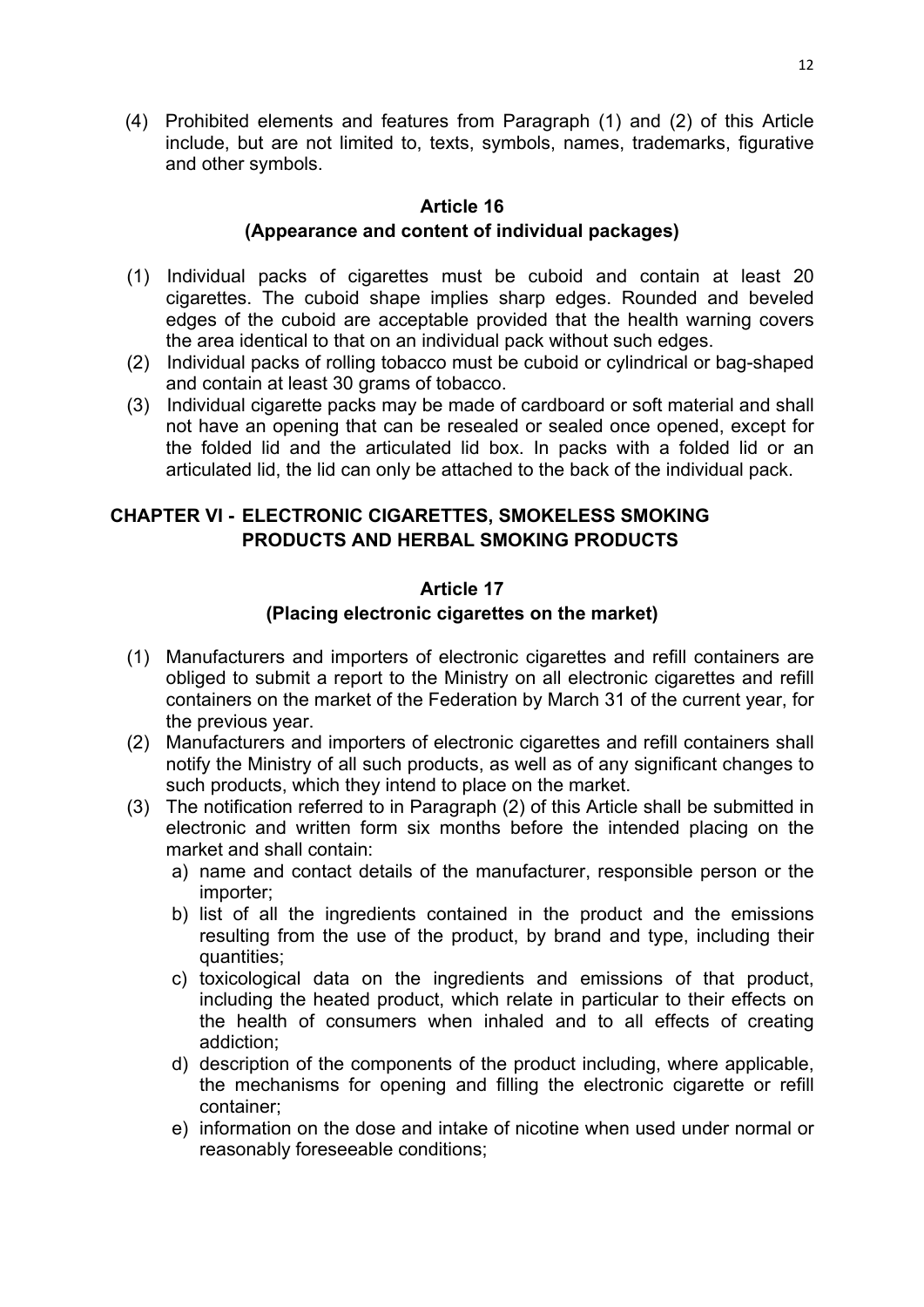- f) a statement that the manufacturer or importer bears full responsibility for the quantity and safety of the product when placed on the market and used in normal circumstances or relatively predictable conditions.
- (4) The conditions for placing electronic cigarettes and refill containers on the market are:
	- a) nicotine-containing liquid shall be placed on the market exclusively in designated refillable containers of not more than 10 ml capacity, in consumable electronic cigarettes or in disposable cartridges, and that the cartridges or containers shall not exceed 2 ml in capacity;
	- b) nicotine-containing liquid must not contain more than 20 mg/ml of nicotine;
	- c) nicotine-containing liquid must not contain additives listed in Article 8, Paragraph (1) of this Law;
	- d) only high-purity ingredients may be used to produce the nicotinecontaining liquid. Substances not listed among the ingredients referred to in Paragraph (3) Item b) of this Article are present in the nicotinecontaining liquid only in traces if these traces are technically unavoidable during production;
	- e) except for nicotine, the only ingredients used in the nicotine-containing liquid do not pose a danger to human health in heated or unheated form;
	- f) e-cigarettes must release nicotine doses at steady levels;
	- g) electronic cigarettes and refill containers are such that children cannot handle them and that no unauthorized modifications are possible, they are protected against breakage and leakage and have a mechanism that ensures refill without leakage.
- (5) Fulfillment of the conditions referred to in Paragraph (4) of this Article shall be controlled by an accredited laboratory in Bosnia and Herzegovina or abroad.
- (6) The costs of mandatory laboratory testing for electronic cigarettes placed on the market shall be borne by the manufacturer or importer of the product.

## **(Labeling of electronic cigarette and refill container packs)**

- (1) Each individual pack of electronic cigarettes and refill containers must contain a leaflet with the following information:
	- a) instructions for use and storage of the product, including a notice that the use of the product is not recommended for young people and nonsmokers;
	- b) contraindications;
	- c) warning for special risk groups;
	- d) potentially harmful effects;
	- e) addiction and toxicity creation data, as well as
	- f) contact information for either the manufacturer or importer and the legal entity or natural person for contact.
- (2) Individual packaging and outer packaging of electronic cigarettes and refill containers shall:
	- a) include a list of all ingredients contained in the product in descending order by weight, as well as information on the nicotine content of the product and the release by dose, serial number and recommendation to keep the product out of reach of children;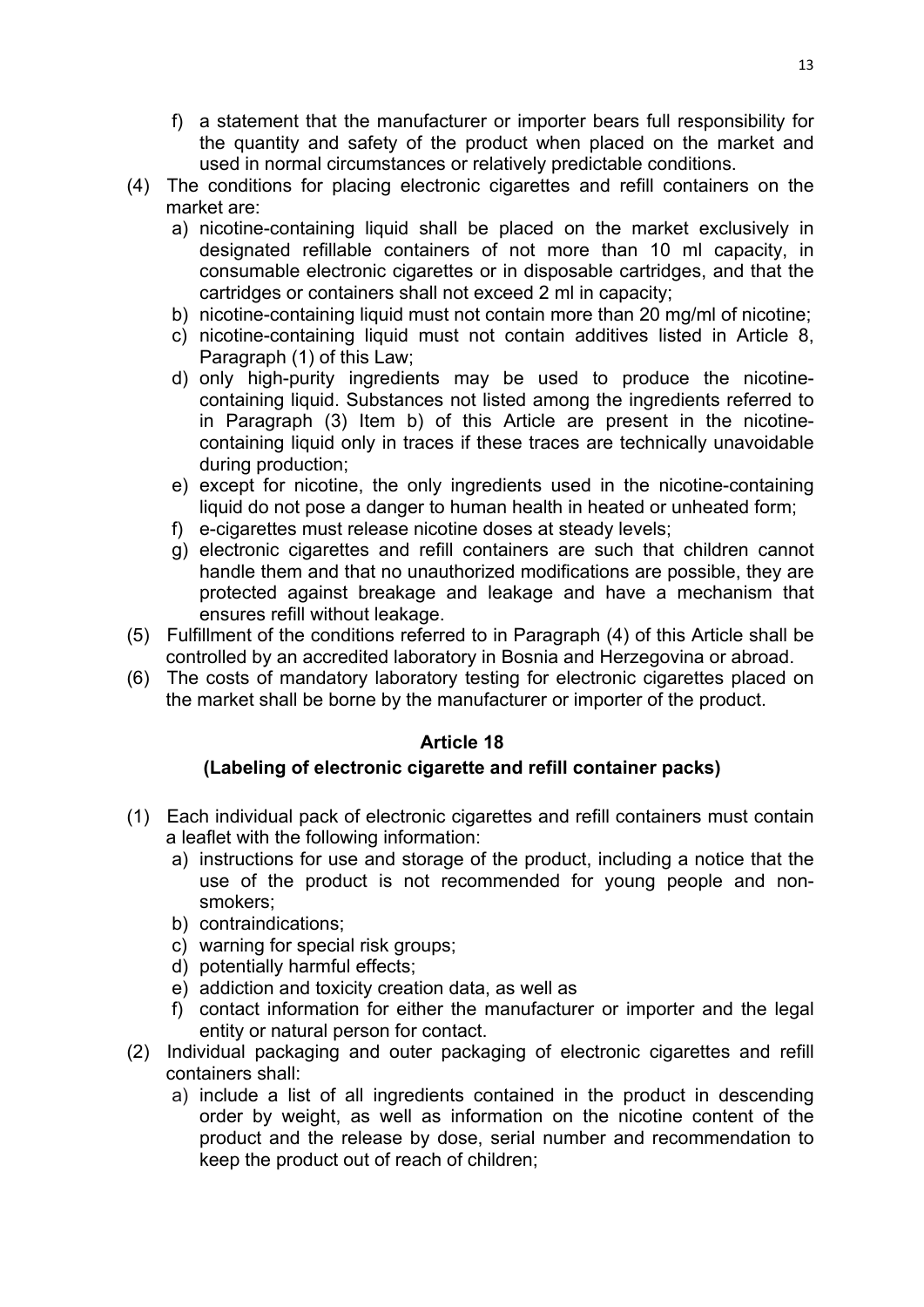- b) without contradicting Item a) of this Paragraph, not include elements or features from Article 15 of this Law, with the exception of Items a) and c) of Article 15 of this Law regarding the data on nicotine content and aromas and
- c) carry one of the following health warnings: "This product contains nicotine, which is highly addictive. Not recommended for use by non-smokers." or "This product contains nicotine, which is highly addictive."
- (3) The health warnings referred to in point c) of paragraph (2) of this Article shall be located on the two largest surfaces of the individual pack and all outer packaging and shall cover 35% of the area of the individual pack and all of the outer packaging.
- (4) The Ministry may also request additional information from manufacturers or the importers, on safety and quality aspects or on any harmful effects of electronic cigarettes and containers for filling these products.

## **(Labeling of smokeless tobacco products)**

- (1) Each individual pack and all outer packaging of smokeless tobacco products must contain the following health warning: "This tobacco product is harmful to your health and is addictive."
- (2) The health warning referred to in paragraph (1) of this Article:
	- a) should be located on the two largest surfaces of the individual pack and all outer packaging and
	- b) cover 35% of the surfaces of the individual packs and all of the outer packaging.

#### **Article 20 (Labeling of herbal products for smoking)**

- (1) Each individual pack and all outer packaging of herbal smoking products must contain the following health warning: "Smoking this product is harmful to your health."
- (2) The health warning referred to in paragraph (1) of this Article:
	- a) should be located on the front and back surface of the individual pack and all of the outer packaging and
	- b) cover 35% of the corresponding area of the individual pack and all outer packaging.

# **CHAPTER VII - PROHIBITION OF ADVERTISING, PROMOTION AND SPONSORING OF TOBACCO PRODUCTS AND OTHER SMOKING PRODUCTS**

## **Article 21**

## **(Prohibition of advertising)**

It is prohibited to:

a) directly or indirectly advertise, sponsor and in any way promote tobacco, tobacco products and other smoking products, including electronic cigarettes;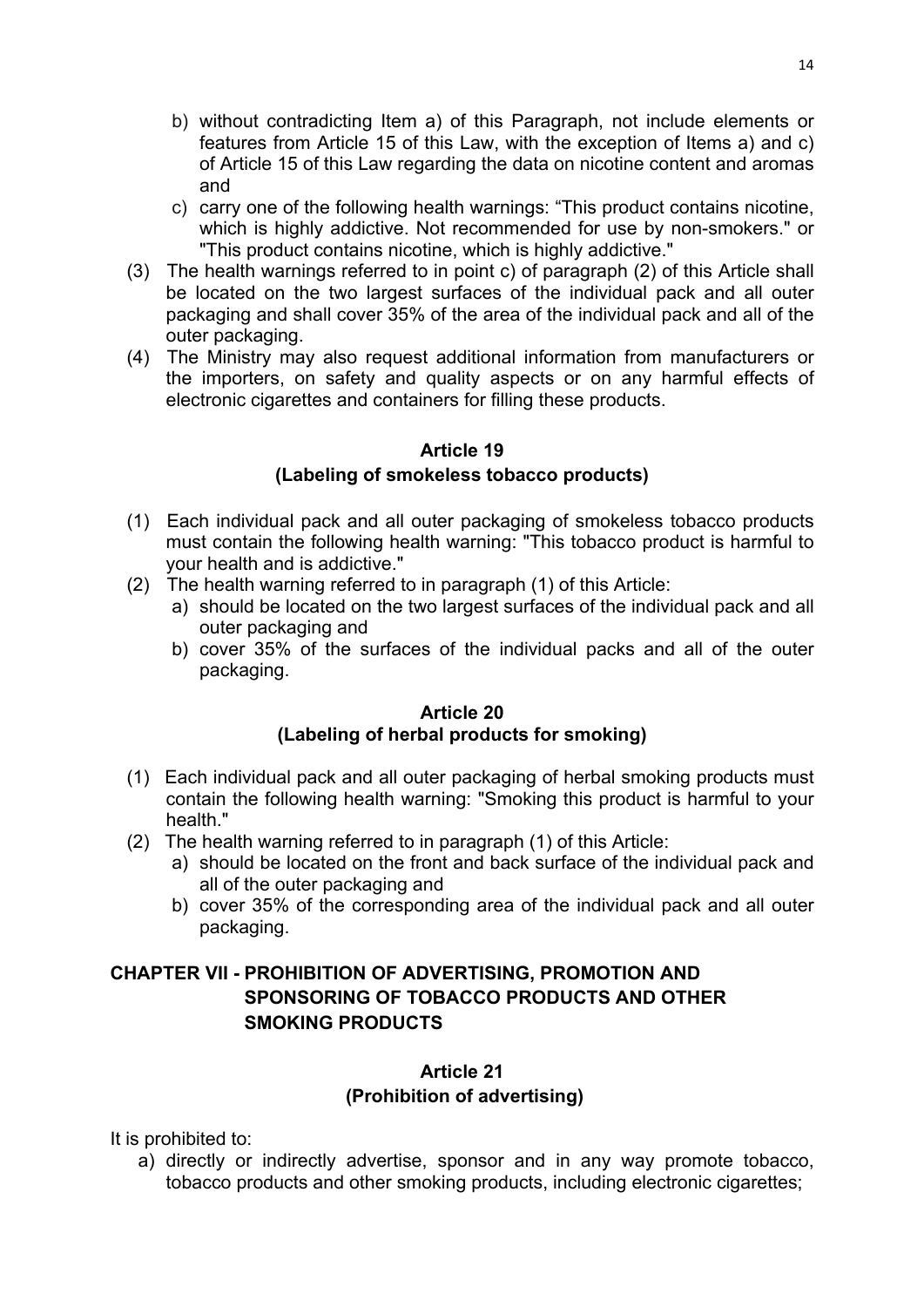- b) sponsor events and activities of groups or individuals with the goal or possible effect of direct or indirect promotion of tobacco products, tobacco use and other smoking products;
- c) provide financial or other aid by the tobacco industry with events, activities, individuals or groups (such as sporting or artistic events, individual athletes or teams, individual artists or artistic groups, social services organizations, governmental and NGO organizations and institutions, politicians, political parties);
- d) highlight tobacco and other smoking product logos, whether audio, visual or audio-visual materials, which includes, but is not limited to prohibition of advertising and promotion:
	- 1. in print media (newspapers, catalogs, magazines, leaflets, brochures, letters, advertising boards, neon/illuminated ads, sales stands, posters, signs);
	- 2. in terrestrial and satellite audio-visual media/electronic media;
	- 3. in plays, movies, DVDs, CDs, computer games, video games, mobile apps, and other digital communication platforms (including the Internet and cellphones);
	- 4. on goods and materials, including glasses, ashtrays, parasols, chairs, lighters, apparel and the like;
	- 5. on the facades of residential buildings;
	- 6. on vehicles, except for vehicles owned by the manufacturer;
- e) providing financial or other aid to the tobacco industry with catering facilities in exchange for building or adapting space for the promotion of tobacco and other smoking products, including equipping catering facilities with sunshades, parasols and similar promotional materials;
- f) sell tobacco products and other smoking products in a set with other goods and services;
- g) distribute tobacco, tobacco products and other smoking products for free during market research and testing;
- h) exchange tobacco, tobacco products and other smoking products for another tobacco product or other goods, works and services;
- i) use tobacco, tobacco products and other smoking products in order to obtain goods, works and services;
- j) offer or give a bonus, prize, premium, gift, money or offer a refund to buy or use tobacco, tobacco products and other smoking products and give a discount for the price of tobacco, tobacco products and other products in any way, including coupons and tokens;
- k) enable participation in gambling, lottery, competition or event, which is directly or indirectly related to tobacco, tobacco products and other smoking products, which is conditional on the purchase or use of tobacco, tobacco products and other smoking products;
- l) advertise products that directly incite consumption of smoking products, and that are not considered tobacco and other smoking products with their form, name or purpose;
- m) distribute tobacco, tobacco products and other free smoking products, including gifts from entities who produce, import or trade them, as well as from other entities from the tobacco industry;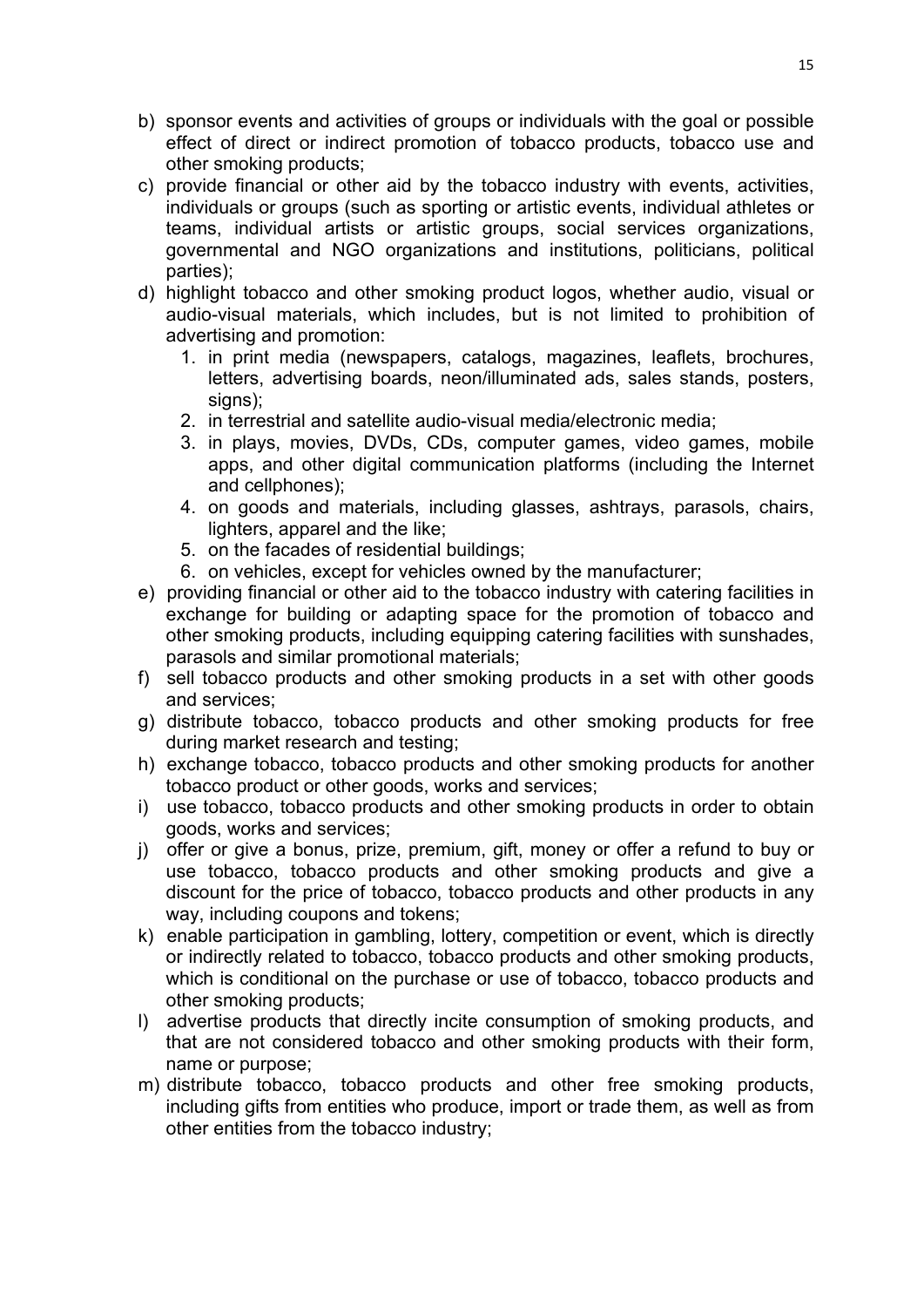- n) use tobacco and other smoking products in public performances and depict people smoking on television, with the exception of film programs and works of art, and
- o) advertise tobacco, tobacco products and other smoking products online.

# **(Notifications that do not represent advertising)**

Notwithstanding the provisions of Article 21 of this Law, advertising does not include:

a) notices for received awards and other public recognition for the quality of products, which were achieved during the production of tobacco and other smoking products, but without stating the name of the product from the manufacturer and the importer of these products through media;

b) notifications during the holding of specialized fairs and exhibitions in the space of the fair or exhibition, at the time of presentation of new products, which are organized indoors;

c) information on the quality and other characteristics of tobacco and other smoking products published in professional books, magazines and other professional publications that are specifically intended for manufacturers and importers of these products.

d) highlighting words and derivatives of the word "tobacco, tobacco products and other smoking products" in the title of the manufacturer and distributor of tobacco, tobacco products and other smoking products.

# **CHAPTER VIII - PROHIBITION ON SALE OF TOBACCO AND OTHER SMOKING PRODUCTS**

# **Article 23**

## **(Sales locations of tobacco products and other smoking products)**

- (1) Tobacco and other smoking products may be displayed or visible in commercial establishments, but may not be displayed for commercial purposes elsewhere or sold in such a way that customers are free to take the goods.
- (2) Tobacco products and other smoking products can only be sold in closed sealed packs.
- (3) The sale of tobacco products and other smoking products that are not in the original packaging of the manufacturer or importer is prohibited.
- (4) It is prohibited to:
	- a) sell tobacco products and other smoking products through a cigarette vending machine, from grocery store shelves, supermarkets and similar shops where customers can freely take the goods;
	- b) sell tobacco products and other smoking products online;
	- c) sell tobacco products and other smoking products in facilities and yards of health facilities and yards for sports and cultural activities;
	- d) sell tobacco products and other smoking products in facilities that are less than 100 m away from the entrance doors of preschool institutions, primary and secondary schools, and higher education institutions;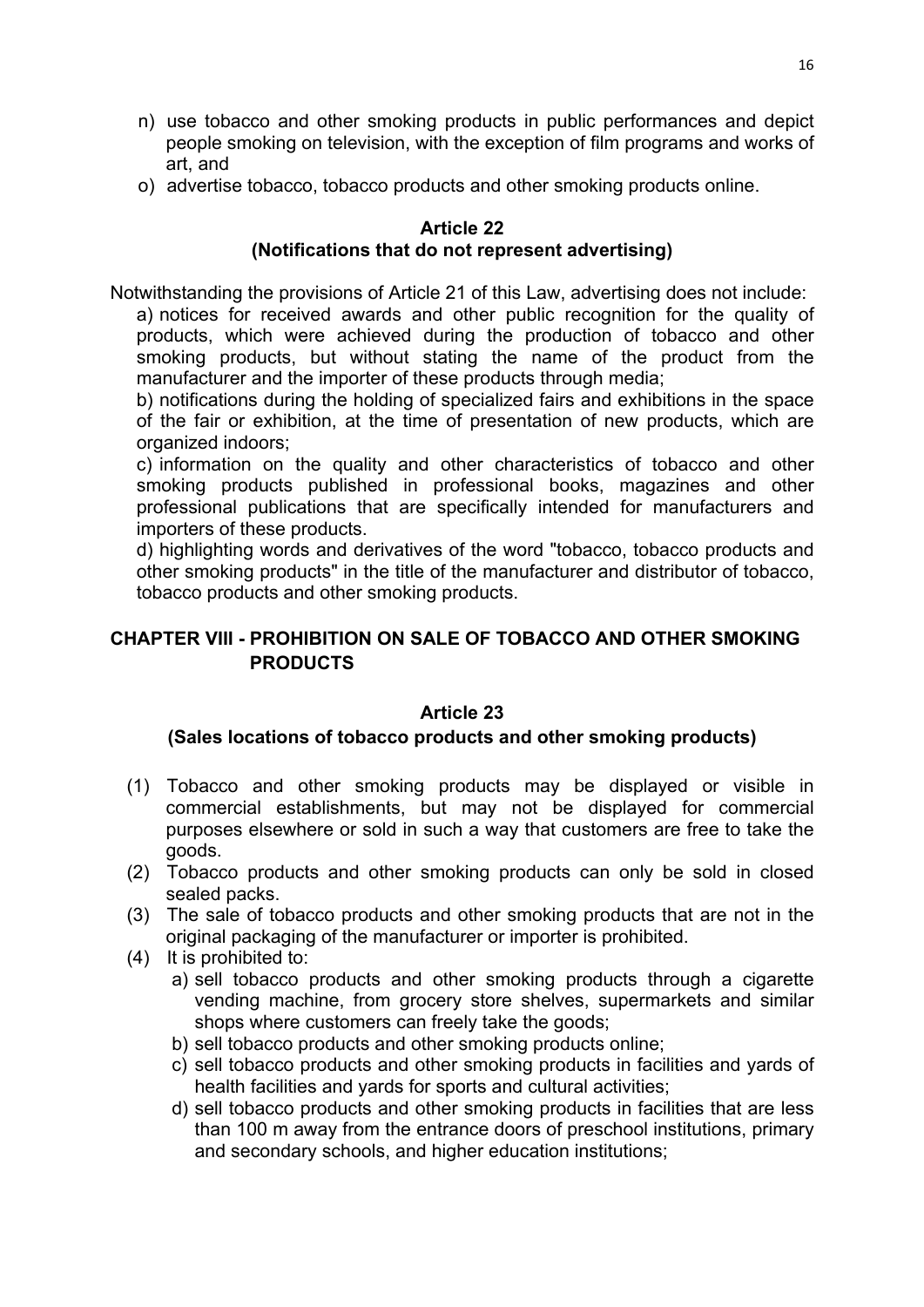- e) sell tobacco products and other smoking products in markets and other improvised illegal sales locations.
- (5) It is forbidden to install, set up or use vending machines for the sale of tobacco products and other smoking products in public places.

### **Article 24 (Prohibition on sale of tobacco, tobacco products and other smoking products)**

- (1) It is prohibited to sell or give away cigarettes for commercial purposes individually or in packages of less than 20 pieces or in bulk.
- (2) It is prohibited to sell tobacco or tobacco products in combination/in a set with other products.
- (3) Tobacco, tobacco products and other smoking products may not be exchanged or given away in an arrangement in which they are combined or not visually separated from other products.
- (4) The sale of products that are not tobacco, but have the name of any type of tobacco or a distinctive sign, emblem or similar sign associated with a tobacco product is prohibited.
- (5) The sale of tobacco for oral use and its placing on the market is prohibited.
- (6) The prohibitions prescribed by Article 6 of this Law shall apply to tobacco products with a specific aroma starting from the deadline proposed by the Federal Commission for the Control of the Use of Tobacco, Tobacco Products and Other Smoking Products, in accordance with European Union regulations. The proposal is submitted to the Government of the Federation for acceptance, and to the Parliament of the Federation for approval.

## **CHAPTER IX - PREVENTION OF MINORS FROM ACCESSING TOBACCO PRODUCTS AND OTHER SMOKING PRODUCTS**

## **Article 25**

## **(Prevention of minors from accessing tobacco products and other smoking products)**

- (1) It is forbidden to sell and give away tobacco products and other smoking products to persons under 18 years of age.
- (2) At all places where tobacco and tobacco products are sold, a sign prohibiting the sale of tobacco products and other smoking products to persons under the age of 18 must be prominently displayed, consisting of a graphic prohibition sign and the text: "Sale of tobacco and other smoking products prohibited to persons under the age of 18. "
- (3) The seller may request that the person, whom he considers to be under 18 years of age, to prove that he/she is of age, with an appropriate identity document. If the person refuses to prove that he/she is or age, with an appropriate identity document, the seller is obliged to refuse the sale of the requested tobacco or other smoking product.
- (4) Persons under the age of 18 are prohibited from selling or giving away tobacco, tobacco products or other smoking products that may encourage people to smoke.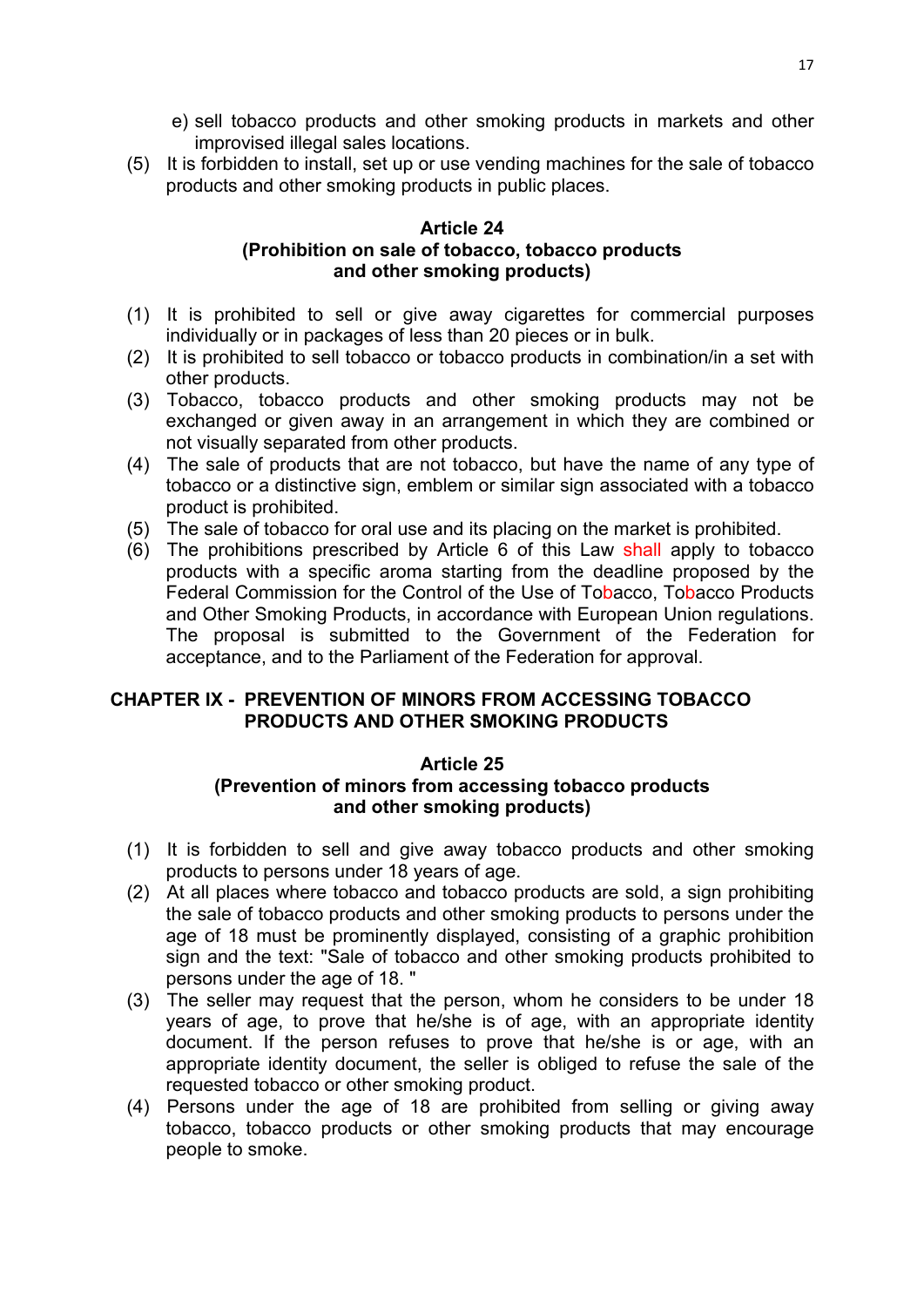- (5) It is forbidden to sell sweets, toys and other products intended for children, which have the shape of any type of tobacco products and other smoking products or refer to smoking pictorially (in a drawing).
- (6) In order to prevent minors from accessing tobacco and other smoking products, the Ministry may take additional regulatory measures.
- (7) The Minister shall issue regulation under this Law about the form and content of signs prohibiting the sale and prohibiting the smoking.

# **CHAPTER X - EDUCATION, INFORMATION AND RAISING PUBLIC AWARENESS**

## **Article 26**

## **(Activities in educational institutions)**

- (1) The competent cantonal ministries of education, in cooperation with the cantonal institutions for public health in the Federation (hereinafter: cantonal institutions for public health), are obliged to include in the curricula for primary and secondary schools the topic of the harmful effects of smoking on health.
- (2) All educational institutions are obliged to prominently display posters and other promotional materials and visual charts with text and images that indicate a prohibition of the use of tobacco, tobacco products and other smoking products to persons under 18 and a warning about harmful effects of these products.

## **Article 27 (Raising public awareness and information)**

- (1) The Federal Institute for Public Health and the cantonal institution for public health are obliged to undertake the necessary activities in order to create and implement programs that professionally educate the public about harmful effects of smoking and at the same time encourage the cessation of tobacco and other smoking products.
- (2) Public radio and television stations, in agreement with the competent bodies referred to in Paragraph (1) of this Article, shall broadcast the defined content of the program.

## **CHAPTER XII - PROGRAM TO CONTROL THE USE OF TOBACCO, TOBACCO PRODUCTS AND OTHER SMOKING PRODUCTS**

## **Article 28**

## **(Program to control the use of tobacco, tobacco and other smoking products)**

(1) The Government of the Federation of Bosnia and Herzegovina (hereinafter: the Government of the Federation) adopts a decision creating a multi-sector Program to control the use of tobacco, tobacco products and other smoking products (hereinafter: the Program), in order to strengthen social care for the public health in the Federation, preserving and improving health, detecting and combating risk factors for the development of disease and acquiring knowledge and habits about a healthy lifestyle.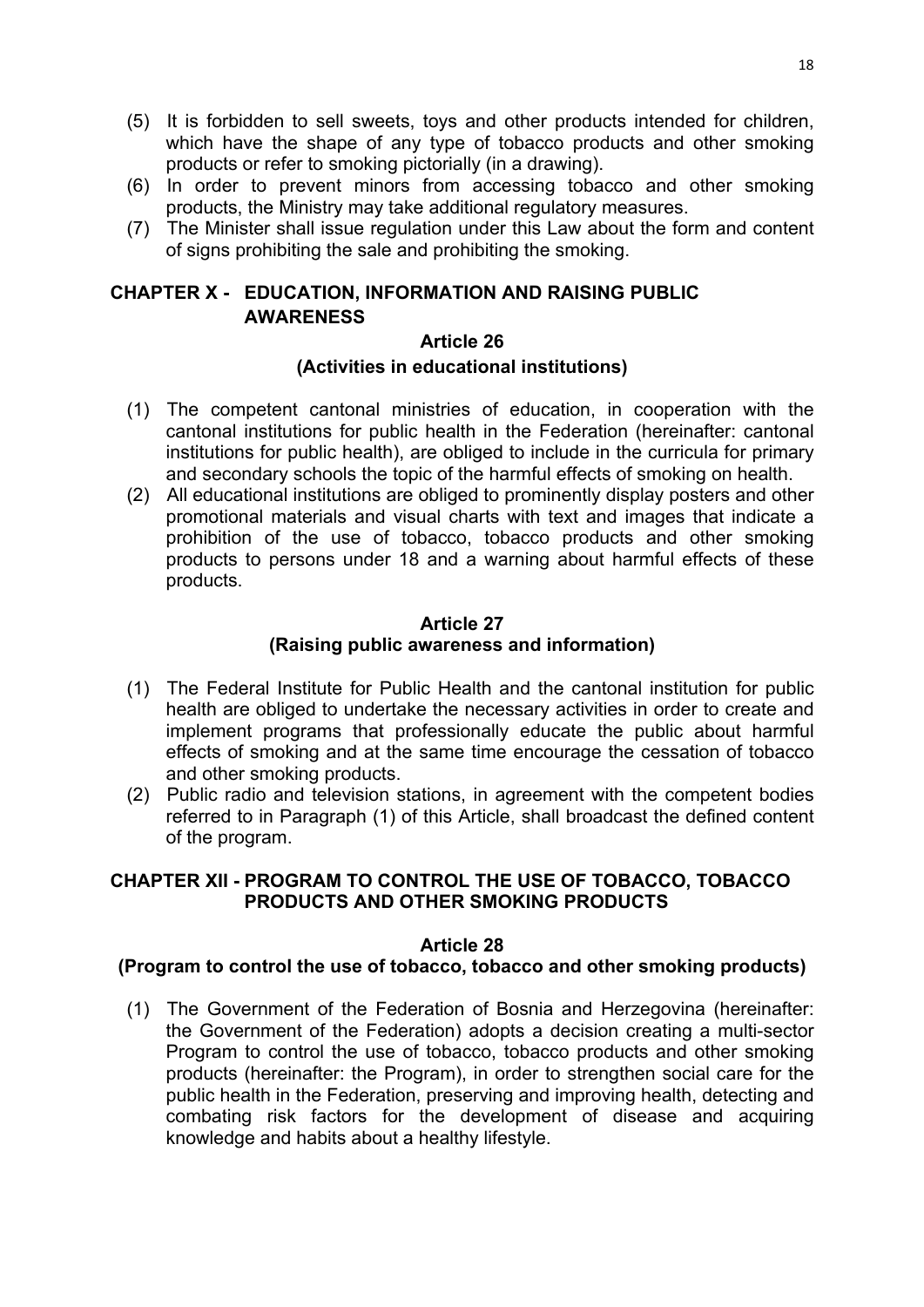- (2) The Program referred to in Paragraph (1) of this Article shall be proposed by the Federal Commission for the Control of the Use of Tobacco, Tobacco Products and Other Smoking Products, through the Ministry.
- (3) The implementers of the Program are the competent ministries of the Government of the Federation and other institutions, institutes, establishments and organizations.
- (4) Funds for the implementation of the Program are provided from the budget of the Government of the Federation or the budget of competent ministries, as well as other sources in accordance with the stakeholders defined in the Program and in accordance with program needs and depending on financial capabilities of stakeholders.

# **CHAPTER XII - FEDERAL COMMISSION FOR CONTROL OF THE USE OF TOBACCO, TOBACCO PRODUCTS AND OTHER SMOKING PRODUCTS**

#### **Article 29 (Federal Commission for Control of the use Tobacco, Tobacco Products and Other Smoking Products)**

- (1) The Government of the Federation shall, by a decision, appoint the Federal Commission for the Control of the Use of Tobacco, Tobacco Products and Other Smoking Products (hereinafter: the Federal Commission).
- (2) The Federal Commission referred to in Paragraph (1) of this Article shall have 11 members, and shall consist of representatives of the:
	- a) Federal Ministry of Development, Entrepreneurship and Crafts,
	- b) Federal Ministry of Agriculture, Water Management and Forestry,
	- c) Federal Ministry of Environment and Tourism,
	- d) Federal Ministry of Trade,
	- e) Federal Ministry of Education and Science,
	- f) Federal Ministry of the Interior,
	- g) Federal Ministry of Finance,
	- h) Federal Administration for Inspection Affairs,
	- i) Federal Ministry of Health,
	- j) representatives of the civil society sector, from non-governmental organizations dealing with the prevention of and protection from smoking and the use of tobacco, tobacco products and other smoking products and the
	- k) Federal tobacco control coordinator.
- (3) When appointing the Federal Commission, equal representation of both sexes is taken into account.
- (4) The procedure for the election and appointment of new members of the Federal Commission due to the replacement or resignation of previous members, is identical to the procedure and manner of election and appointment of members to be replaced.
- (5) The permanent member of the Federal Commission for Tobacco Control, according to the function he/she performs, is the federal coordinator for tobacco control, who is elected on the basis of health care regulations, and is not subject to the appointment process prescribed for other members of the Federal Commission.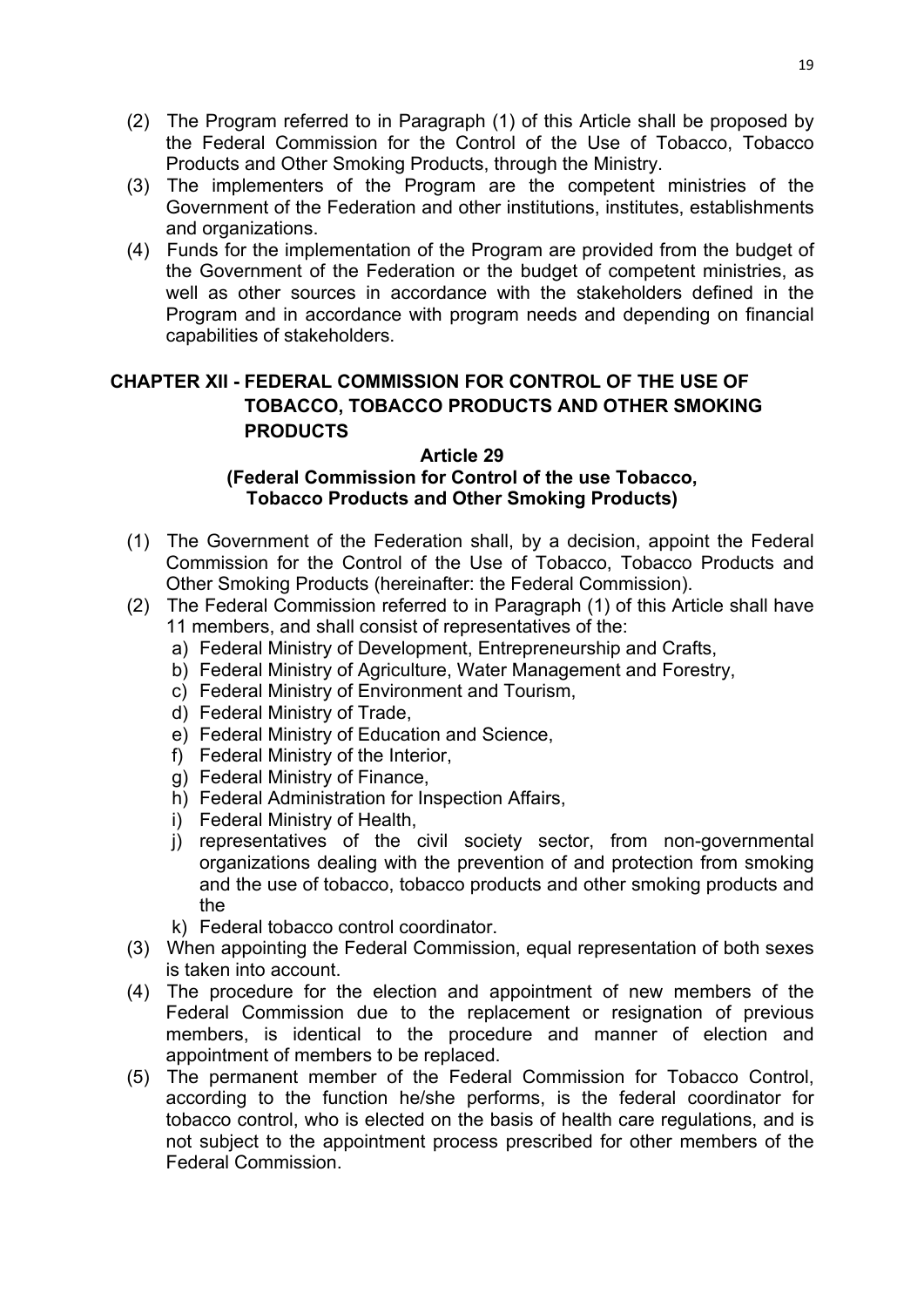- (6) The Federal Commission may include, if necessary, representatives of institutions, as well as non-governmental organizations, and experts from the academic and research community in areas that are important for controlling the use of tobacco, tobacco products and other smoking products.
- (7) The term of office of the members of the Federal Commission is four years.
- (8) The Federal Commission adopts the Rules of Procedure and is responsible to the Government of the Federation.
- (9) The Federal Commission submits its report to the Federation Government once a year, no later than on March 31 of the current year, for the previous year.

## **Article 30 (Responsibilities of the Federal Commission)**

Within its scope of responsibility, the Federal Commission shall:

- a) monitor the incidence of smoking, studies and together with other competent authorities propose measures and activities to reduce the use of tobacco, tobacco products and other smoking products, including smoking cessation programs;
- b) propose and organize the issuance of publications to promote a healthy lifestyle;
- c) propose smoking cessation programs;
- d) propose and monitor the implementation of the Program;
- e) monitor global, regional and local trends regarding guidelines and policies for prevention and smoking cessation;
- f) cooperate with international bodies that dead with tobacco control;
- g) participate in preparation of reports on the frequency of smoking and results of permanent preventive actions;
- h) cooperate with governmental and non-governmental organizations and associations and
- i) perform other tasks in accordance with this Law and other associated regulations related to the basic tasks of the Federal Commission.

## **CHAPTER XIII - REGULATION OF RELATIONS BETWEEN THE GOVERNMENT OF THE FEDERATION, OTHER BODIES AND INSTITUTIONS OF STATE ADMINISTRATION AND THE TOBACCO INDUSTRY**

# **Article 31**

# **(Relations between the Government of the Federation, other bodies and institutions of state administration and the tobacco industry)**

- (1) Relations between the Government of the Federation and other bodies and institutions of state administration and the tobacco industry are limited only to those relations necessary for the effective regulation of the tobacco industry and its products.
- (2) When establishing relations with the tobacco industry, the Government of the Federation is obliged to ensure full transparency and inform the public about the nature and reasons for these relations.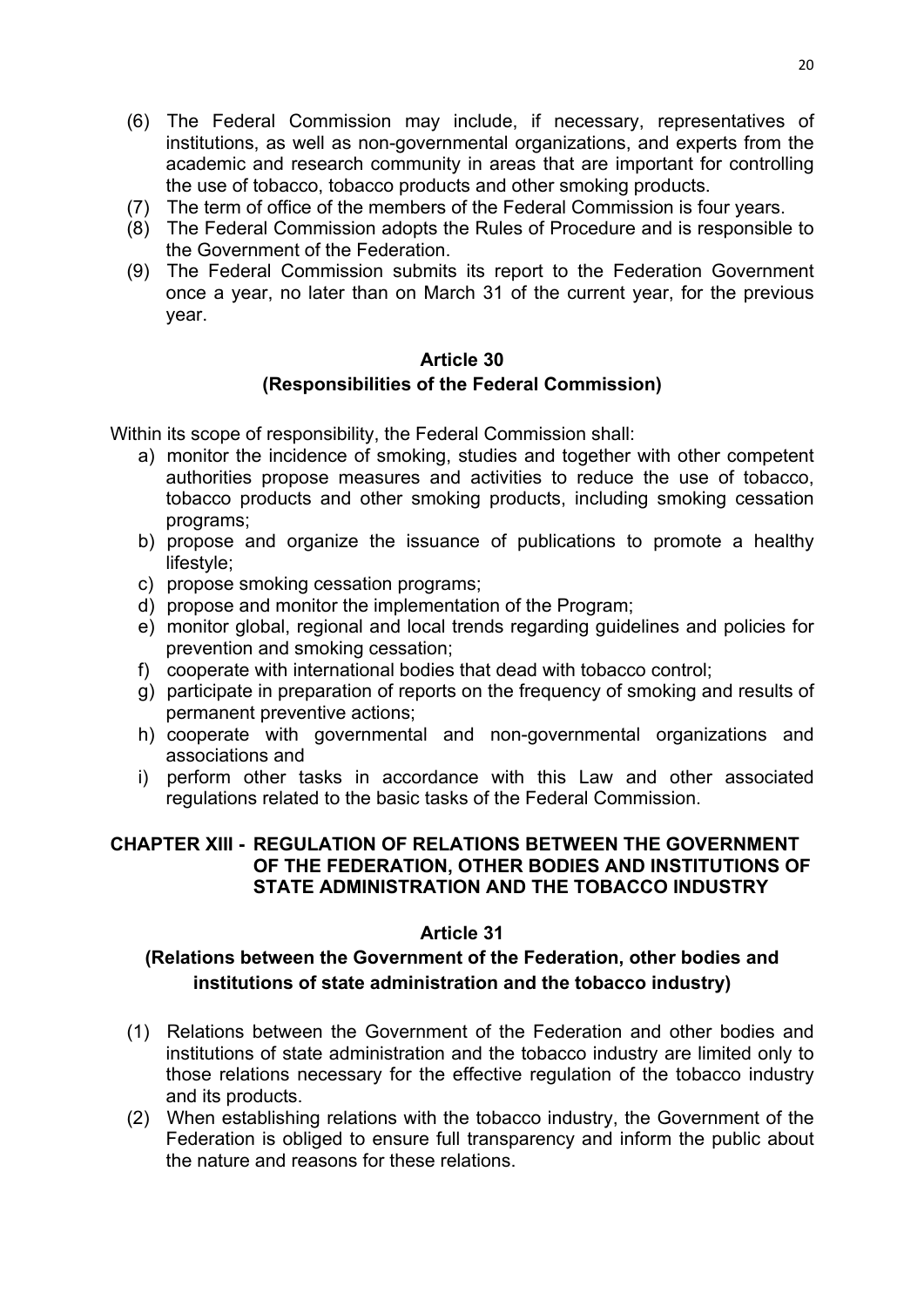- (3) Factories for the production of tobacco and tobacco products, as well as import companies owned by the Government of the Federation must operate under the conditions and restrictions as prescribed by this law.
- (4) The Government of the Federation, bodies and institutions of state administration, as well as public institutions and political parties are not allowed to:
	- a) receive a voluntary contribution of any kind from a representative of the tobacco industry, unless it comes from a legal obligation;
	- b) participate in supporting, adapting or accepting agreements, memorandums of understanding, engagements with representatives of the tobacco industry that would be contrary to legally applicable tobacco control measures;
	- c) involve or be involved, directly or indirectly, in initiatives, campaigns or programs financed by the tobacco industry, including programs related to tobacco control or the promotion of public health;
	- d) provide support or privilege to a person or company engaged in any phase of the import or sale of tobacco products and other smoking products.
- (5) A holder of public office and candidate for public office may not, and it is considered to be in a conflict of interest, if he/she:
	- a) receive contributions, gifts or privileges from representatives of the tobacco industry or
	- b) otherwise is involved in the work of such societies.

# **CHAPTER XIV - MONITORING OF IMPLEMENTATION OF THE LAW**

# **Article 32**

# **(Bodies for monitoring of implementation of the law)**

- (1) Monitoring of the application of this Law is performed by the Federal Administration for Inspection Affairs through the competent federal inspectors and cantonal bodies for inspection affairs, through the competent cantonal inspectors, as follows:
	- a) cantonal sanitary inspectors through the application of Article 5, Paragraph (1) of this Law and Article 6, Paragraphs (4) to (6) of this Law;
	- b) the federal and cantonal labor inspectors through the application of Article 5, Paragraph (1) of this Law with the subjects of supervision, as this delimitation of competencies is determined by labor regulations, and refers to workplaces;
	- c) federal and cantonal health inspectors through the application of Article 7, Paragraphs (4) and (5) of this Law;
	- d) federal and cantonal market inspectors though the application of Article 8 of this Law, Article 9, Paragraphs (1) and (5) to (8) of this Law and though the application of Article 13 to 25 of this Law;
	- e) cantonal education inspectors through the application of Article 26 of this Law.
- (2) The competent department of the Ministry of the Interior shall supervise the application of Article 5, Paragraph (2) of this Law.
- (3) Authorities from Article (1) and (2) of this Article shall cooperate with each other, provide information on measures taken, provide direct assistance to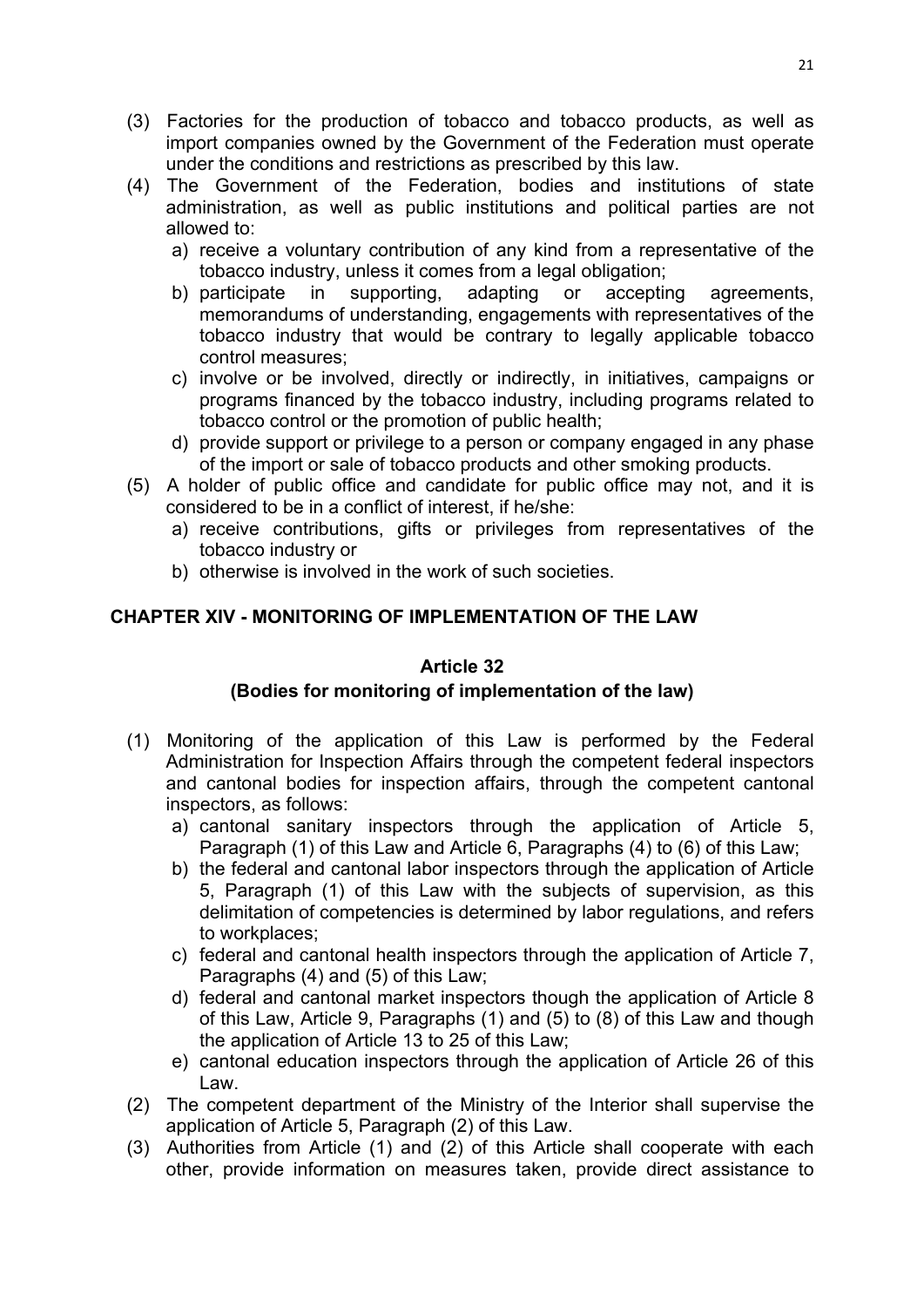each other and undertake joint measures and activities necessary for oversight of implementation of the law.

# **Article 33 (Authorities of inspectors)**

- (1) In performing the inspection monitoring referred to in Article 32 of this Law, each inspector, within his/her scope, is authorized as follows:
	- a) Cantonal sanitary inspector:
		- to prohibit the use of tobacco, tobacco and other smoking products in enclosed public spaces, in accordance with the provisions of this Law;
		- to prohibit designation of a special smoking room, contrary to this law, and regulations adopted on the basis of this Law.
	- b) Federal and cantonal labor inspector:
		- to order a ban on smoking in the workplace, in accordance with the provisions of this Law;
		- to order the installation of signs prohibiting smoking in public enclosed spaces – workplaces.
	- c) Federal and cantonal health inspector:
		- to prohibit the use of tobacco, tobacco and other smoking products in health care institutions, in accordance with the provisions of this Law;
		- to prohibit the designation of a special smoking room, contrary to this Law, and regulations adopted on the basis of this Law;
		- to order the designation of a special smoking room in health care institutions, where this is permitted in accordance with the provisions of this Law and regulations adopted on the basis of this Law.
	- d) Federal and cantonal market inspector:
		- to prohibit the import of tobacco, tobacco products and other smoking products, which do not meet the requirements prescribed by this Law and regulations adopted on the basis of this Law;
		- to prohibit trade and order destruction of tobacco, tobacco products and other smoking products, the composition, packaging and markings of which do not meet the requirements prescribed by this Law and regulations adopted under this Law;
		- to prohibit the advertising, promotion, sponsorship and gift giving for commercial purposes of tobacco, tobacco products and other smoking products and the showing on television of persons using tobacco products;
		- to prohibit the sale of tobacco, tobacco products and other smoking products via the Internet, in facilities and yards of health and educational institutions, facilities and yards for sports activities, recreation and culture, on street and in market stalls;
		- to prohibit the installation of vending machines for tobacco, tobacco products and other smoking products;
		- to prohibit the sale of tobacco, tobacco products and other smoking products that are not in the original and closed packaging;
		- to prohibit the sale and giving away of tobacco, tobacco products and other smoking products in a set with other products;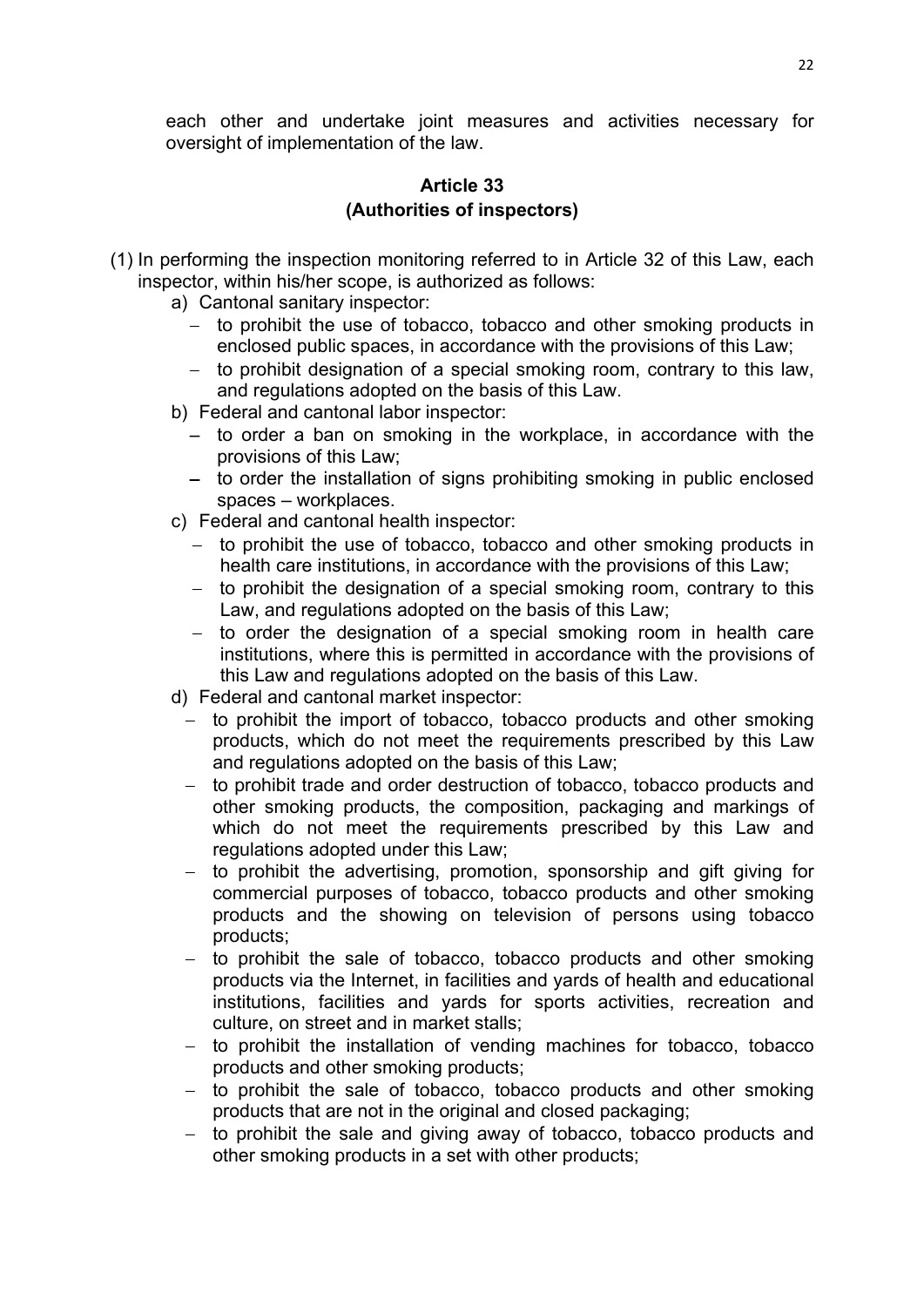- to prohibit the production and trade of tobacco for oral use and order its destruction;
- to prohibit the hiring of persons under the age of 18 for the sale of tobacco, tobacco products and other smoking products;
- to prohibit the sale and donating of tobacco, tobacco products and other smoking products to persons under 18 years of age;
- to order the issuance of warnings on the prohibition of the sale of tobacco and other smoking products to persons under the age of 18 at points of sale;
- to ban the sale and order destruction of sweets, toys and other products intended for children, whose shape resembles tobacco and other smoking products;
- to prohibit the production and trade and order the destruction of other products bearing the name or logo of the manufacturer, or the name, logo or other mark and form reminiscent of tobacco, tobacco products and other smoking products;
- to order laboratory testing of tobacco, tobacco products and other smoking products in an accredited laboratory in accordance with ISO standards;
- to order the manufacturer and importer to carry out a mandatory annual laboratory test to check the emission of tar, nicotine and carbon monoxide in cigarettes;
- to order the manufacturer and importer of cigarettes to submit a list of all ingredients and their quantities by kind and type of cigarette, with toxicological information on the ingredients and notification of any change in composition;
- to order the manufacturer and importer of tobacco products to submit reports to the Ministry regarding tobacco products, new and other smoking products in accordance with Article 18 of this Law and regulations adopted on the basis of this Law.
- e) Cantonal education inspector:
	- to order educational institutions to prominently display posters and other promotional materials and visual charts with text and images indicating the ban on the use of tobacco, tobacco products and other smoking products to persons under the age of 18 and warnings about the harmful effects of these products on health.
- (2) The inspectors referred to in Paragraph (1) of this Article may prohibit or order undertaking of other measures in accordance with this Law and regulations adopted on the basis of this Law, as well as the regulation on inspections in the Federation.
- (3) The seizure and destruction of tobacco, tobacco products and other smoking products, on the basis of the powers of inspectors specified in this Article, shall be carried out in accordance with the regulations on the procedure of disposal, storage, sale or destruction of temporarily seized goods during inspection operations.

## **Article 34 (Application of relevant regulations)**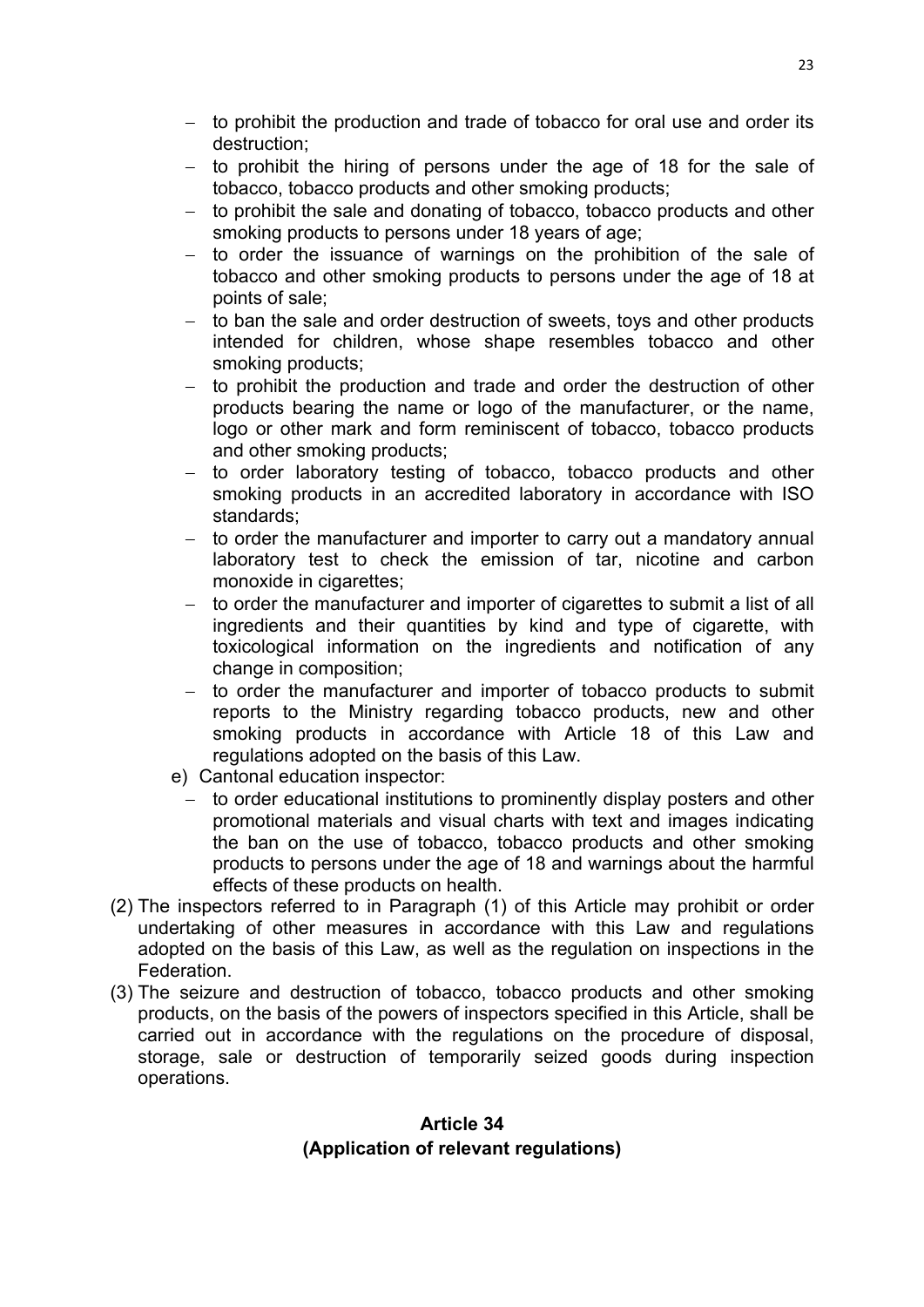The provisions of the regulations on inspections in the Federation and the regulations on administrative procedure shall apply accordingly to the work of the competent inspections of the Federal and Cantonal Administration for Inspection Affairs with regard to the conduct of inspection supervision.

## **CHAPTER XV - PENAL PROVISIONS**

## **Article 35**

## **(Fines for the misdemeanor referred to in Articles 5, 6 and 7 of this Law)**

- (1) A fine of 2,000 KM to 5,000 KM shall be imposed on a legal entity that fails to prohibit the use of tobacco products in accordance with Article 5, Paragraph (1) of this Law.
- (2) A fine in the amount of 300 KM to 1,000 KM for a misdemeanor referred to in Paragraph (1) of this Article shall also be imposed on the responsible person in the legal entity.
- (3) A fine in the amount of 500 KM to 2,500 KM shall be imposed on the owner and user of space or place where smoking is prohibited, as well as the person in charge of the operation of the catering facility, who fails to perform actions prescribed in Article 6, Paragraphs (4) and (5), as well as Paragraph (6) of the same article of this Law.
- (4) A fine in the amount of 1,500 KM to 5,000 KM will be imposed on a legal entity that, contrary to Article 7, Paragraphs (3) and (4) of this Law, does not designate a special smoking room.
- (5) A fine in the amount of 300 KM to 1,000 KM for a misdemeanor referred to in paragraph (4) of this Article shall also be imposed on the responsible person in the legal entity.

# **Article 36**

# **(Fines for the misdemeanor referred to in Articles 8 and 9, as well as Articles 13 to 21 of this Law)**

- (1) A fine in the amount of 10,000 KM to 15,000 KM will be imposed on a company and other legal entity engaged in the production, import and trade of tobacco products if it does not display data or sells tobacco products contrary to Articles 8 and 9 of this Law, as well as Articles from 13 to 20 of this Law and violates the provisions of Article 21 of this Law.
- (2) A fine in the amount of 500 KM to 3,000 KM for the misdemeanor referred to in Paragraph (1) of this Article shall also be imposed on the responsible person in the legal entity.
- (3) A fine in the amount of 1,000 KM to 3,000 KM for the misdemeanor referred to in paragraph (1) of this Article shall be imposed on a natural person registered with the competent authority as self-employed.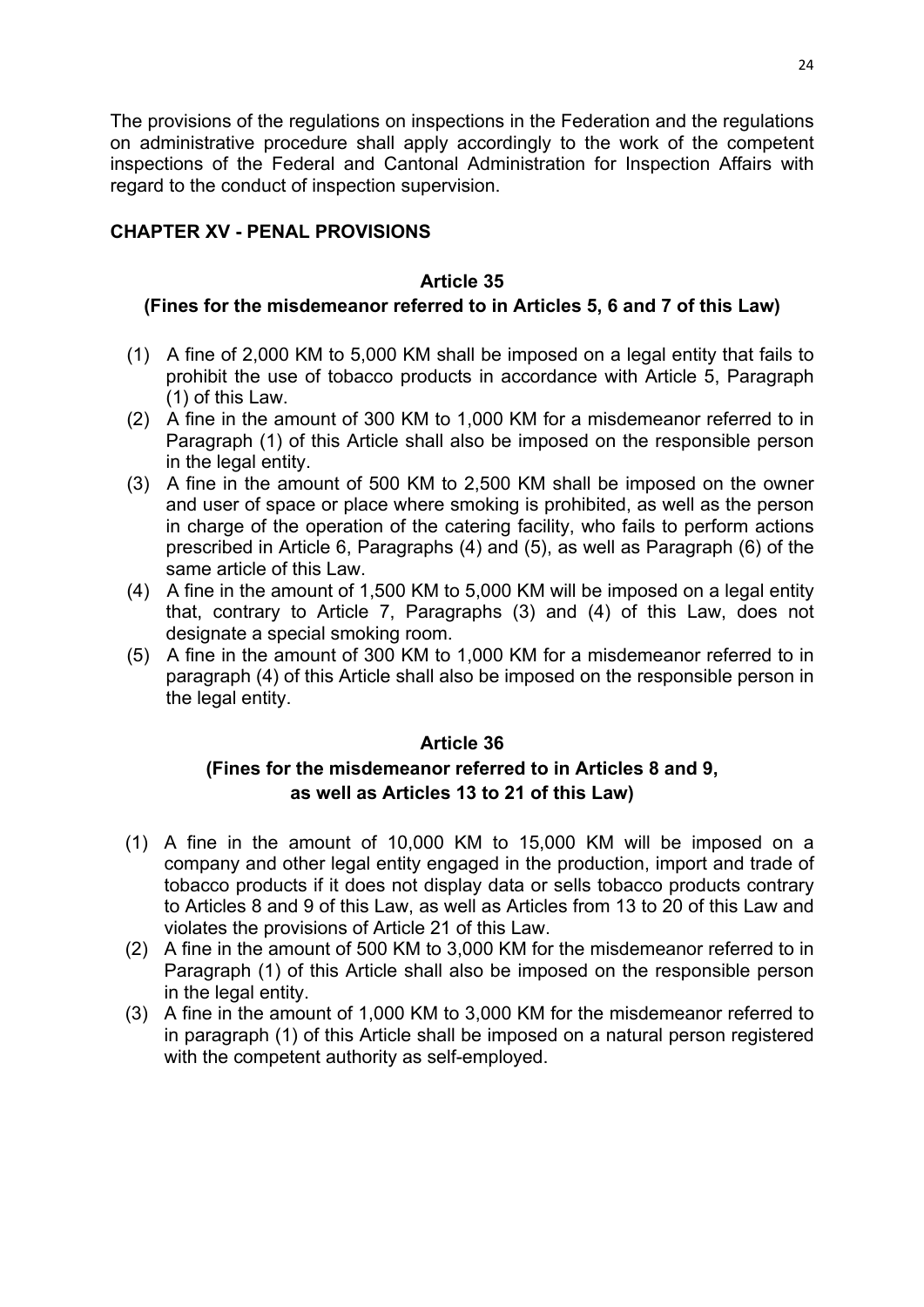# **(Fines for a misdemeanor referred to in Article 23 of this Law)**

- (1) A fine of 2,500 KM to 10,000 KM for a misdemeanor shall be imposed on a legal entity that sells tobacco products contrary to the provisions of Article 23 of this Law.
- (2) A fine in the amount of 250 KM to 1,000 KM for a misdemeanor referred to in Paragraph (1) of this Article shall also be imposed on the responsible person in the legal entity.
- (3) A fine in the amount of 500 KM to 1,500 KM for a misdemeanor referred to in Paragraph (1) of this Article shall be imposed on a natural person registered with the competent authority as self-employed.
- (4) A fine in the amount of 100 KM to 1,000 KM shall be imposed on a natural person for a misdemeanor referred to in Paragraph (1) of this Article.

# **Article 38**

## **(Penalties for misdemeanors referred to in Articles 24, 25 and 26 of this Law)**

- (1) A fine of 2,000 KM to 5,000 KM shall be imposed for a misdemeanor on a legal entity that acts contrary to the provisions of Articles 24 and 25, as well as Article 26, Paragraph (2) of this Law.
- (2) A fine in the amount of 250 KM to 1,000 KM for a misdemeanor referred to in Paragraph (1) of this Article shall also be imposed on the responsible person in the legal entity.
- (3) A fine in the amount of 500 KM to 1,000 KM for a misdemeanor referred to in Paragraph (1) of this Article shall be imposed on a natural person registered with the competent authority as self-employed.

# **Article 39**

## **(Other penalties)**

- (1) A fine of 100 KM shall be imposed on a natural person who:
	- a) uses tobacco, tobacco products and other smoking products, except chewing tobacco and snuff, in enclosed public spaces, workplaces and in public transport, contrary to Article 5 of this Law;
	- b) offers free tobacco, tobacco products and other smoking products in a public indoor place for the purpose of advertising and promotion;
	- c) uses tobacco, tobacco products and other smoking products, except chewing tobacco and snuff, in private means of transport in which there is a minor or several minors.
- (2) The fine referred to in Paragraph (1) Items a) and b) of this Article, in the form of a misdemeanor warrant, shall be imposed by the competent inspector, and the fine referred to in Paragraph (1) item c) of this Article shall be imposed by the police officer performing the supervision.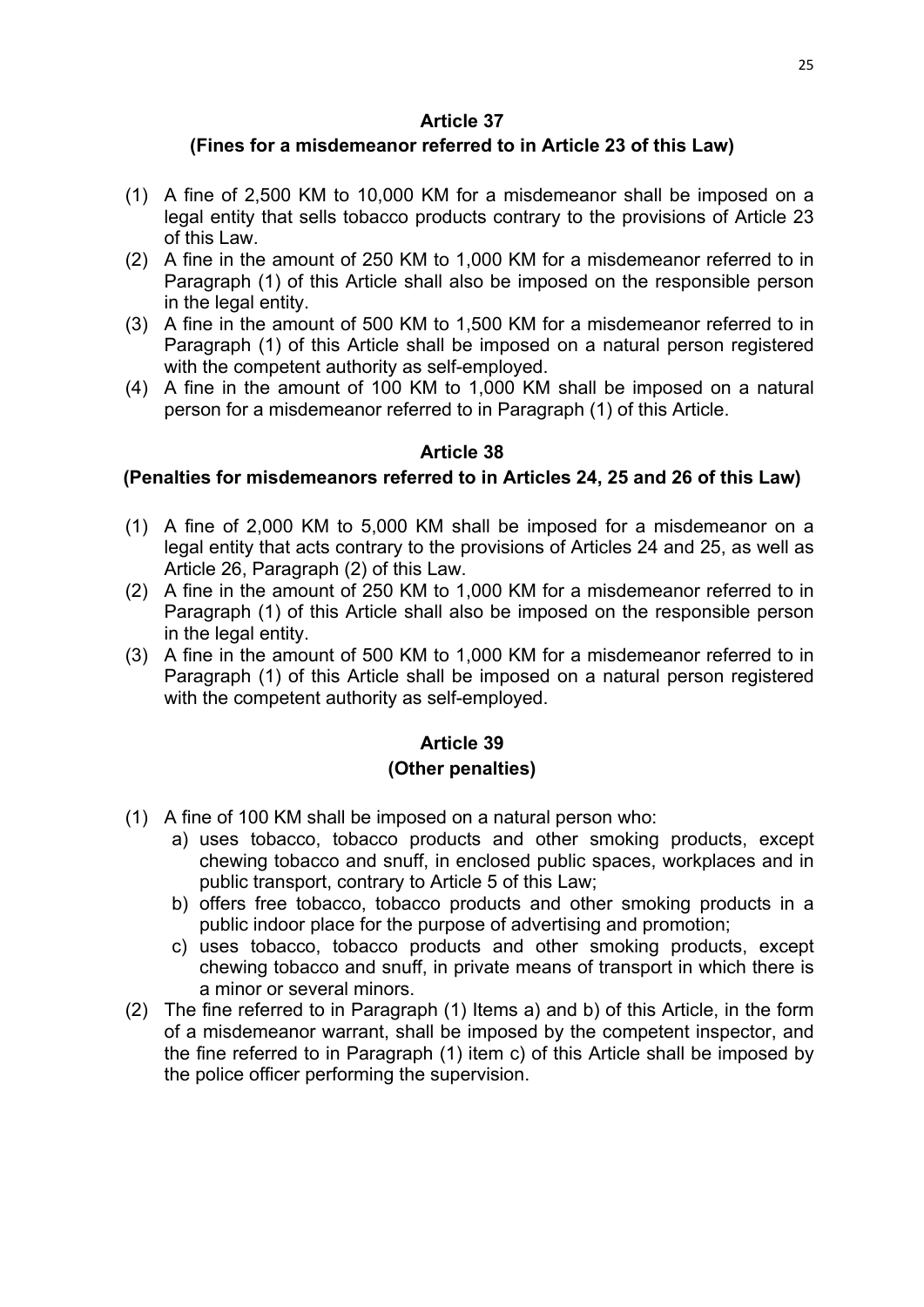In the event that the competent inspector determines that tobacco and other smoking products are sold and donated contrary to the provisions of Articles 23 to 25 of this Law, shall issue a misdemeanor warrant which, in addition to a fine in accordance with this Law and the Law on Misdemeanors, shall also impose a protective measure of confiscation of objects and a protective measure prohibiting the performance of vocation, activities or duties.

# **CHAPTER XVI - TRANSITIONAL AND FINAL PROVISIONS**

## **Article 41 (Start of application of regulations)**

- (1) Obligations for natural persons begin on the day of application of this Law.
- (2) Institutions, companies and other legal entities are obliged to harmonize their bylaws with the provisions of this Law within six months from the beginning of the application of this Law.
- (3) The tobacco industry is obliged to harmonize its work and operations with the provisions of this Law within 18 months from the beginning of the application of this Law, i.e. from the day of entry into force of regulations adopted on the basis of this Law. Notwithstanding the time limits specified in this point, Chapter V - Packaging and labeling of tobacco products, Article 18 (Labeling of electronic cigarette and refill container packs), Article 19 (Labeling of smokeless tobacco products) and Article 20 (Labeling of herbal products for smoking) will be applied on the day of application of the same regulation in the territory of the entities of Republic of Srpska and Brčko District of Bosnia and Herzegovina, if the application of such regulation in the entity of Republic of Srpska and Brčko District of Bosnia and Herzegovina is later than deadlines prescribed by this Paragraph.
- (4) Legal entities, in whose facilities there are exemptions from the prohibitions on smoking in accordance with this Law, whether they are owned or provided to them for use, are obliged to harmonize their work with the provisions of this Law within six months from the entry into force of regulations adopted on the basis of Article 7 of this Law.
- (5) Penalties for persons under Paragraphs (1) to (4) of this Article prescribed by this Law shall be collected after 12 months from the beginning of application of this Law, i.e. from the day of entry into force of regulations adopted on the basis of this Law.

## **Article 42. (Adoption of regulations under this Law)**

(1) Within 12 months from the beginning of the application of this Law, the Minister shall issue implementing regulations on the basis of this law which regulate the following: